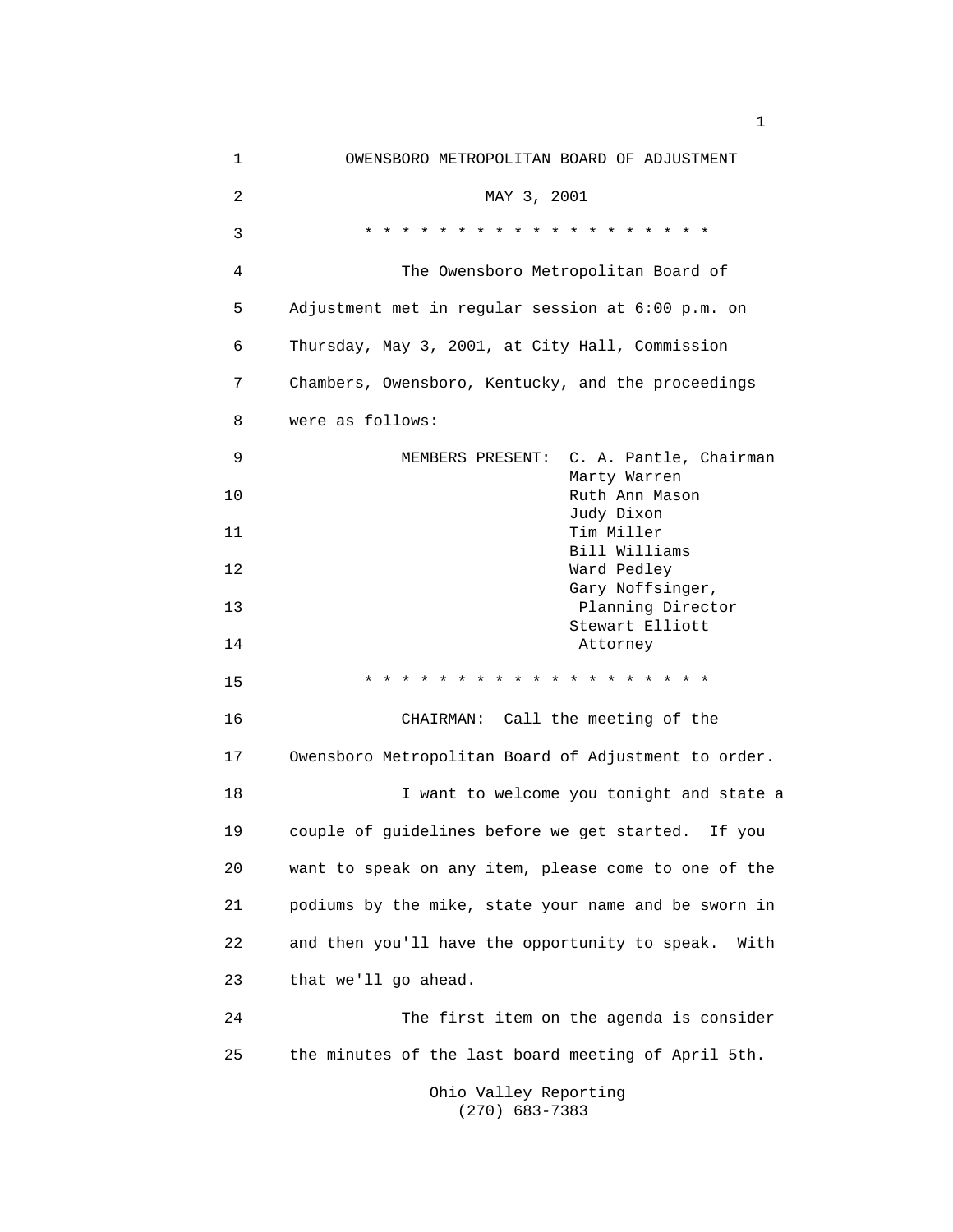| 1  | They're on record in the office. There's been no                                                         |  |  |
|----|----------------------------------------------------------------------------------------------------------|--|--|
| 2  | problem with them or anything. The Chair will                                                            |  |  |
| 3  | entertain a motion to approve those as recorded.                                                         |  |  |
| 4  | MS. DIXON: Move to approve.                                                                              |  |  |
| 5  | MR. WILLIAMS: Second.                                                                                    |  |  |
| 6  | CHAIRMAN: Motion been made and second.                                                                   |  |  |
| 7  | Any other discussion?                                                                                    |  |  |
| 8  | (NO RESPONSE)                                                                                            |  |  |
| 9  | CHAIRMAN: All in favor raise your right                                                                  |  |  |
| 10 | hand.                                                                                                    |  |  |
| 11 | (ALL BOARD MEMBERS PRESENT RESPONDED AYE.)                                                               |  |  |
| 12 | CHAIRMAN: Motion carries.                                                                                |  |  |
| 13 | First item of business, sir.                                                                             |  |  |
| 14 |                                                                                                          |  |  |
| 15 | CONDITIONAL USE PERMITS                                                                                  |  |  |
| 16 | ITEM 2                                                                                                   |  |  |
| 17 | 1 Executive Boulevard, in a B-4 zone<br>(Map N-4) (POSTPONED)                                            |  |  |
| 18 | Consider request for a Conditional Use Permit for<br>construction and operation of a marina facility for |  |  |
| 19 | docking of pleasure boats.<br>Reference: Zoning Ordinance, Article 8, Section                            |  |  |
| 20 | 8.2K7, Article 18, Section 18-6(b)(2)(f)<br>Applicant: Executive Marina of Owensoro, Inc., John          |  |  |
| 21 | V. Bays and David Howerton                                                                               |  |  |
| 22 | MR. NOFFSINGER: Mr. Chairman, this                                                                       |  |  |
| 23 | application has been reviewed by the Planning Staff.                                                     |  |  |
| 24 | It's found to be in order. It has been approved by                                                       |  |  |
| 25 | the Corp of Engineers. It is to provide a docking                                                        |  |  |
|    | Ohio Valley Reporting                                                                                    |  |  |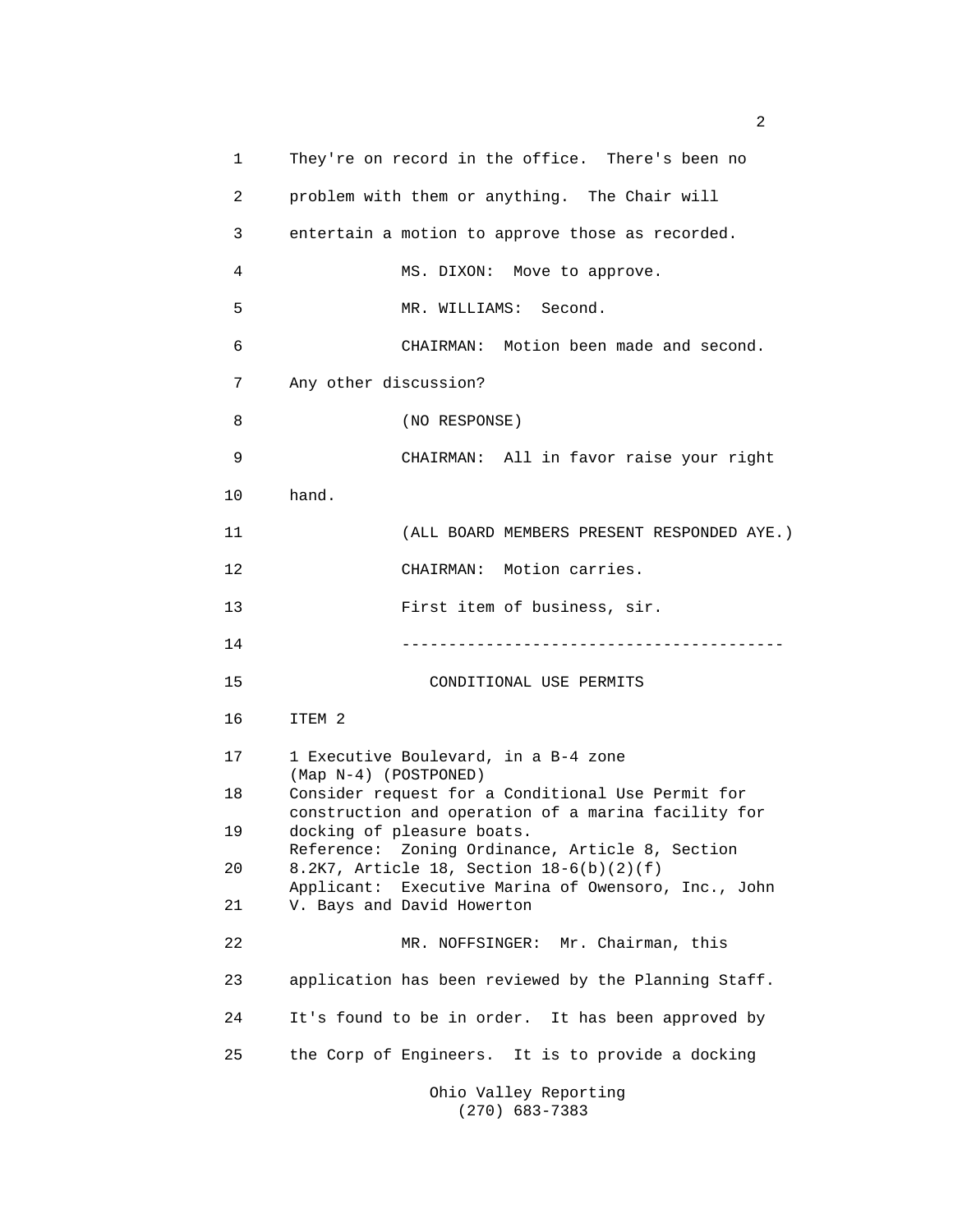1 facility at the Executive Inn. It's ready for your 2 consideration. 3 CHAIRMAN: Before we proceed, has there 4 been any objections filed in the office? 5 MR. NOFFSINGER: None to my knowledge; 6 however, there has been someone in attendance in the 7 past meetings that did have questions relating to the 8 applicant. 9 CHAIRMAN: Is there anyone tonight before 10 we proceed wishing to object or have questions on this 11 this particular item? 12 (NO RESPONSE) 13 CHAIRMAN: No one has any problems with 14 it? 15 (NO RESPONSE) 16 CHAIRMAN: Is the applicant here? 17 MR. HOWERTON: Yes. 18 CHAIRMAN: Does any board member have any 19 questions of the applicant? 20 (NO RESPONSE) 21 CHAIRMAN: Do you have anything you would 22 like to add to it, sir? 23 MR. HOWERTON: No, sir. 24 CHAIRMAN: Chair will entertain a motion 25 if there's no questions or anything to dispose of the Ohio Valley Reporting (270) 683-7383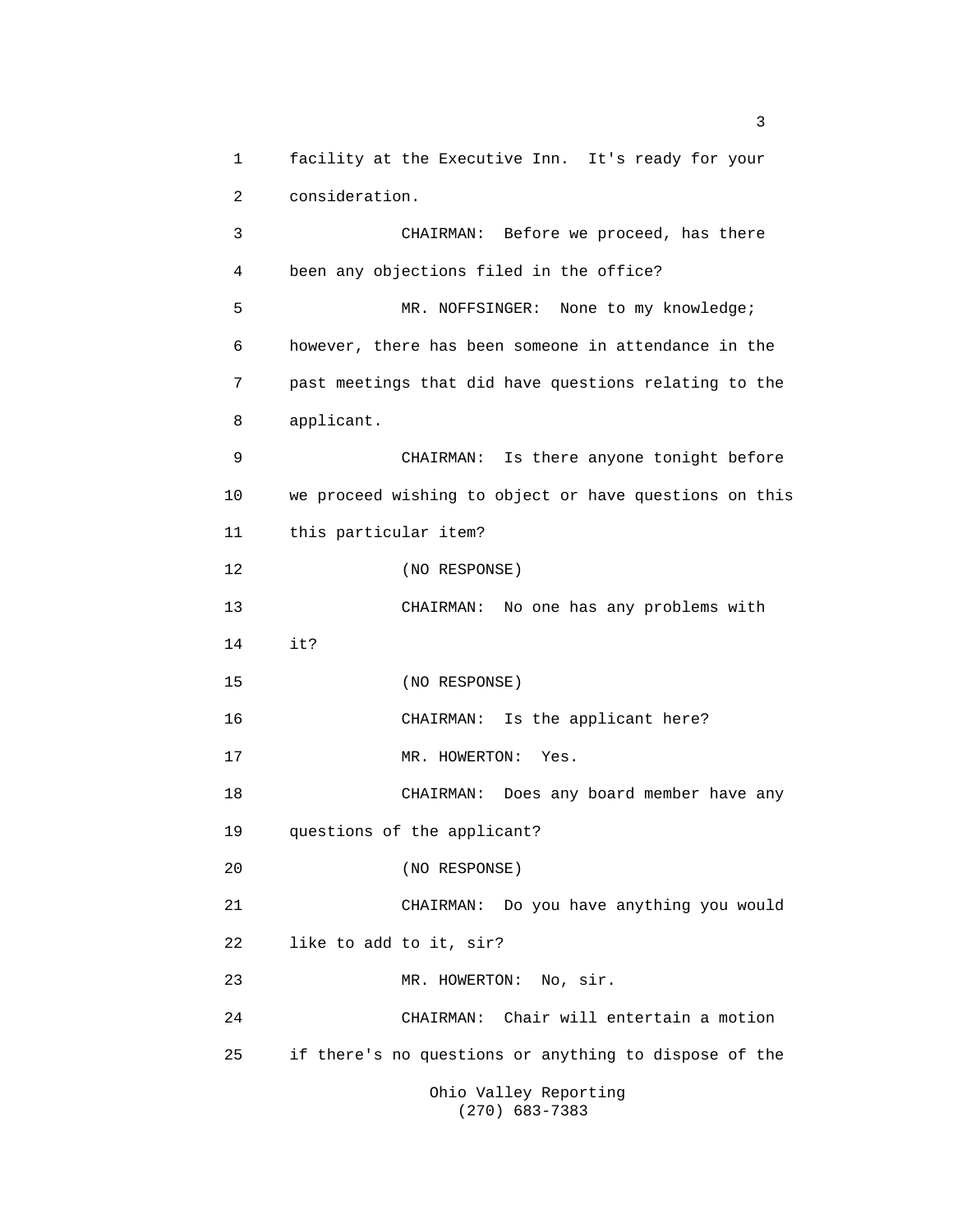1 item. 2 MR. PEDLEY: Mr. Chairman, hearing no 3 opposition I make a motion for approval. 4 MS. DIXON: Second. 5 CHAIRMAN: You've heard the motion and 6 there's a second. Any other discussion? 7 (NO RESPONSE) 8 CHAIRMAN: Hearing none all in favor raise 9 your right hand. 10 (ALL BOARD MEMBERS PRESENT RESPONDED AYE.) 11 CHAIRMAN: Motion carries. 12 Next item, sir. 13 ITEM 3 14 730 Hall Street, in a R-4DT zone (Map N-5) Consider request for a Conditional Use Permit to 15 construct a 12-foot by 20-foot outdoor recreational shelter. 16 Reference: Zoning Ordinance, Article 8, Section 8.2K7 Applicant: Boulware Center Mission, Inc., Rosemary 17 Lawson, CEO 18 MR. NOFFSINGER: Mr. Chairman, this 19 application has been advertised for public hearing at 20 this time. All adjoining property owners have been 21 notified. The application has been reviewed by the 22 Planning Staff. It's found to be in order. 23 The next item is related to this. It's a 24 variance to allow this picnic shelter to be built 23 25 feet from the property line off of Eighth Street as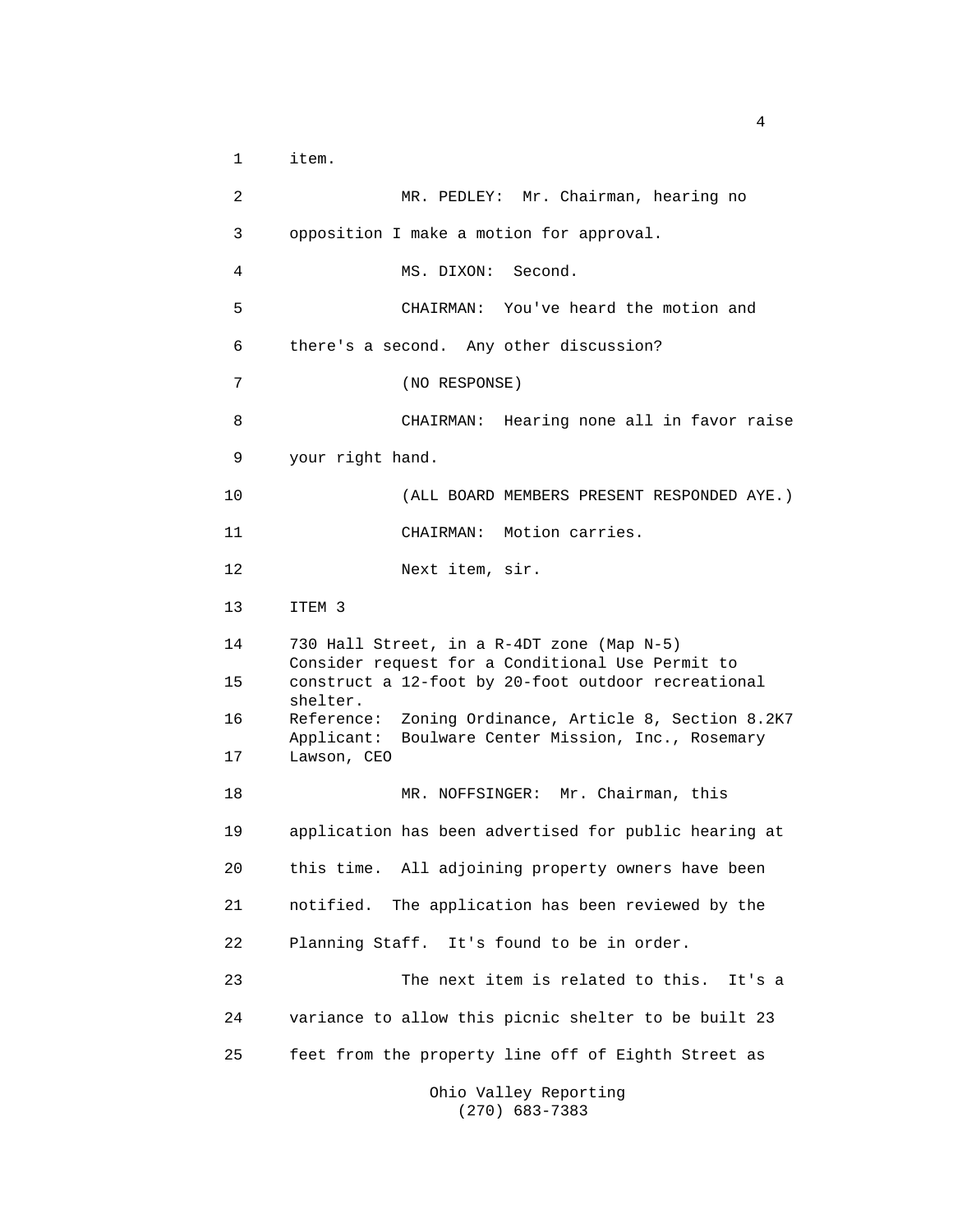1 opposed to 25 feet. This application is found to be 2 in order and ready for your consideration. 3 CHAIRMAN: Has there been any objections 4 filed in the office on this item? 5 MR. NOFFSINGER: No, sir. 6 CHAIRMAN: Is there anyone in the audience 7 wishing to speak in opposition or opposed to this 8 particular item? 9 (NO RESPONSE) 10 CHAIRMAN: Is the applicant here? 11 MS. LAWSON: Yes. 12 CHAIRMAN: Do you have anything you want 13 to add to it? 14 MS. LAWSON: Thank you. My name is 15 Rosemary Lawson. I'm the director of Boulware 16 Mission. I want to thank you very much for the 17 consideration that's been given to the shelter. 18 CHAIRMAN: Let me interrupt you and get 19 you sworn in, please. 20 MR. ELLIOTT: Raise your right hand, 21 please. 22 (MS. ROSEMARY LAWSON SWORN BY ATTORNEY.) 23 MS. LAWSON: Is there something else that 24 I need to say? 25 CHAIRMAN: Any board member have any Ohio Valley Reporting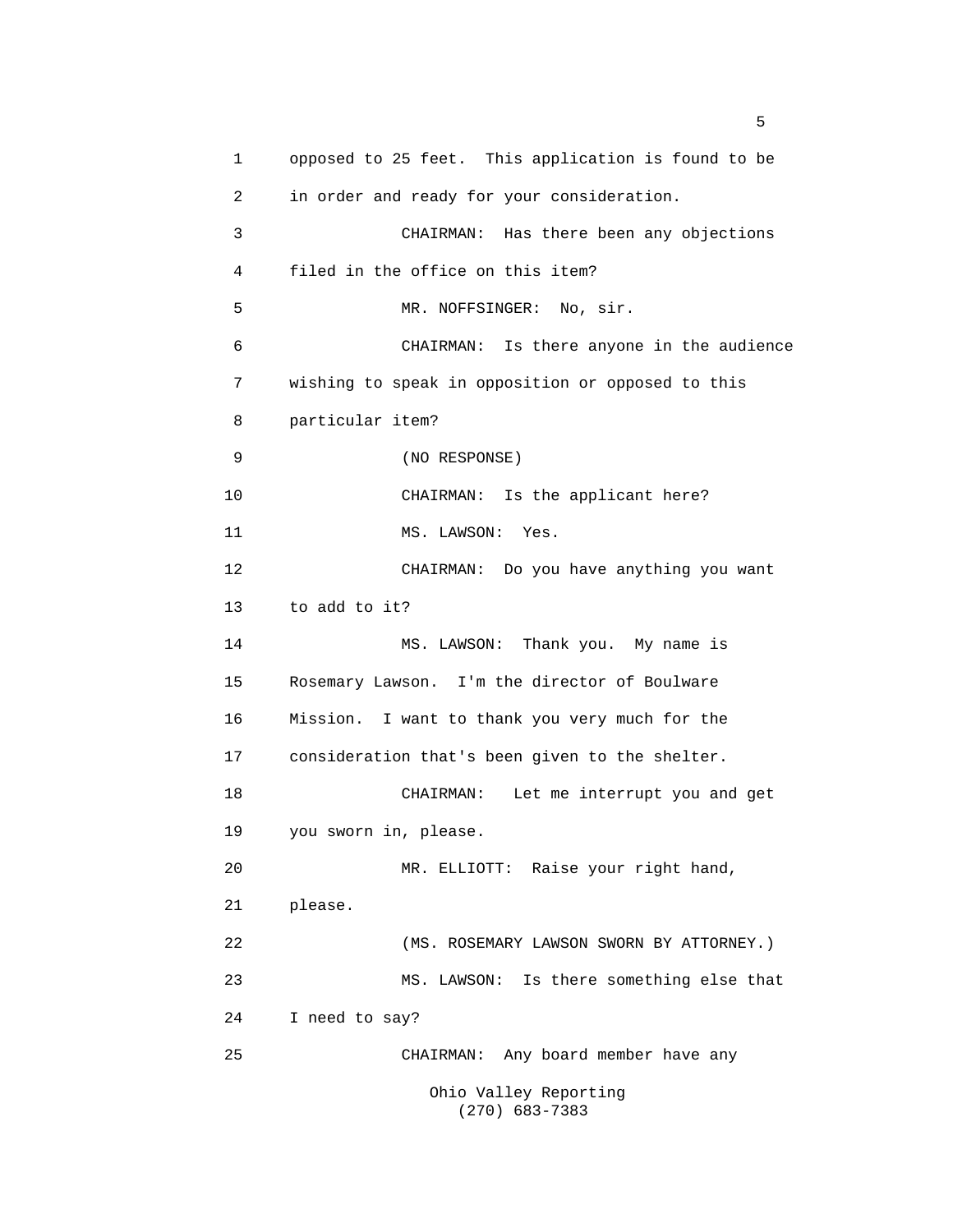1 questions on this particular item? 2 (NO RESPONSE) 3 CHAIRMAN: Hearing none I think not. 4 MS. LAWSON: Thank you very much. 5 CHAIRMAN: Chair will entertain a motion 6 to dispose of this Conditional Use Permit. 7 MS. WILLIAMS: Mr. Chairman, I propose we 8 issue this permit and also give the variance. 9 MS. MASON: Second. 10 CHAIRMAN: The Conditional Use Permit 11 first. 12 A motion has been made and a second to 13 approve the Conditional Use Permit. Any other 14 discussion or questions? 15 (NO RESPONSE) 16 CHAIRMAN: Hearing none all in favor raise 17 your right hand. 18 (ALL BOARD MEMBERS PRESENT RESPONDED AYE.) 19 CHAIRMAN: Motion carries unanimously. 20 Now we'll go to the related item. 21 Related Item 22 ITEM 3A 23 720 Hall Street, in a R-4DT zone (Map N-5) Consider request for a Variance to reduce the street 24 yard setback along Eighth Street from 25 feet to 23 feet to construct a 12-foot by 20-foot outdoor 25 recreational shelter.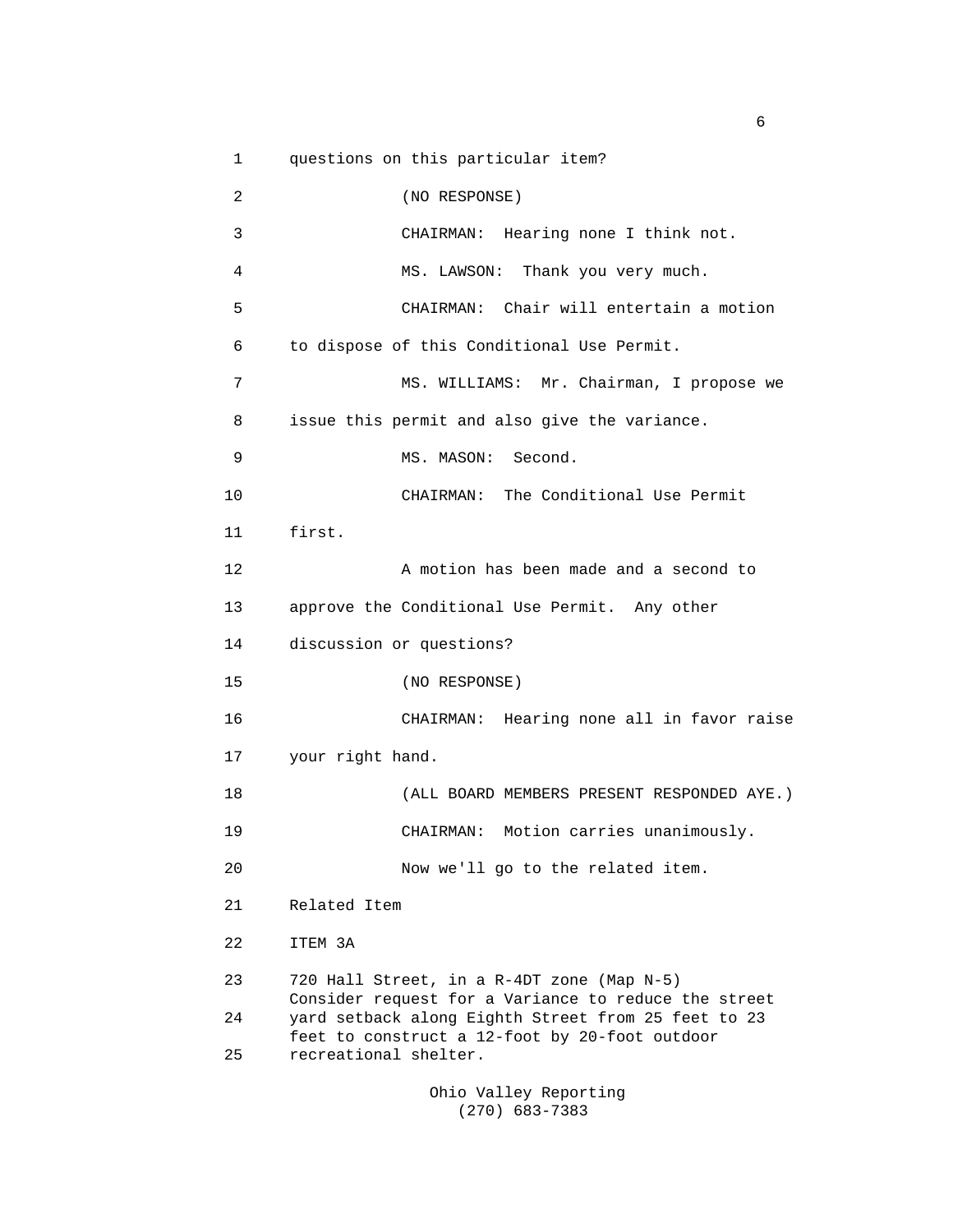1 Reference: Zoning Ordinance, Article 8, Section 8.5.11c 2 Applicant: Boulware Center Mission, Inc., Rosemary Lawson, CEO 3 4 MR. NOFFSINGER: Mr. Chairman, this 5 application has been reviewed by the Planning Staff. 6 It's found to be in order. It has been advertised for 7 public hearing at this time and all adjoining property 8 owners have been notified. If this item is 9 recommended for approval, remind the board that you do 10 need to attach findings to your recommendation. 11 CHAIRMAN: You've heard the item. Any 12 board member have any question of the applicant on 13 this? 14 (NO RESPONSE) 15 CHAIRMAN: Chair is ready for a motion. 16 MS. DIXON: Move to approve the Variance 17 because it will not affect the public health, safety 18 or welfare; will not alter the essential character of 19 the general vicinity; will not cause a hazard or 20 nuisance to the public; and will not allow an 21 unreasonable circumvention of the requirements of the 22 zoning regulations. 23 MR. PEDLEY: Second. 24 CHAIRMAN: You've heard the motion. A 25 motion has been made and a second. Is there any other Ohio Valley Reporting

(270) 683-7383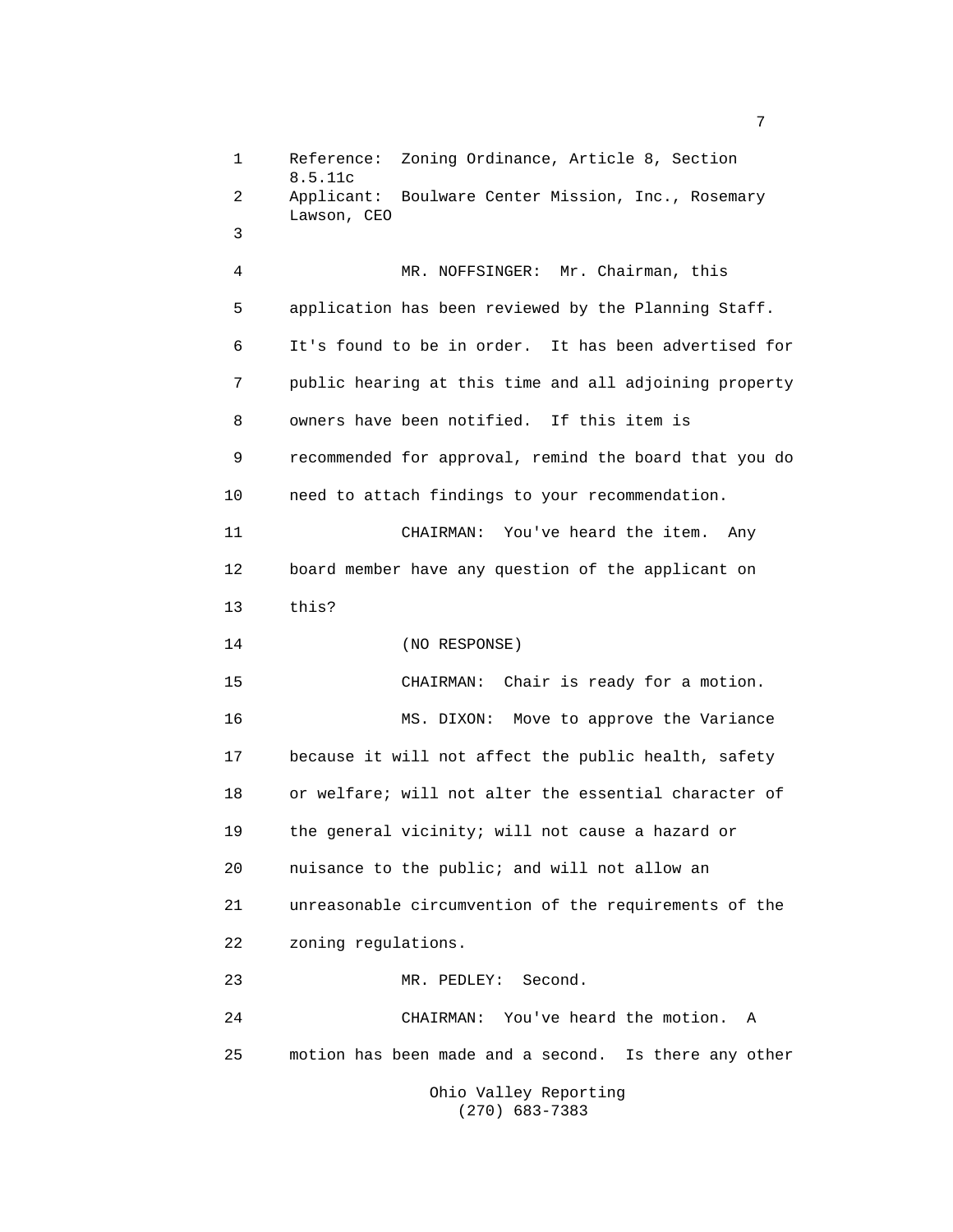1 questions of the applicant or comment by the board? 2 (NO RESPONSE) 3 CHAIRMAN: Hearing none all in favor raise 4 your right hand. 5 (ALL BOARD MEMBERS PRESENT RESPONDED AYE.) 6 CHAIRMAN: Motion carries unanimously. 7 Next item please, sir. 8 ITEM 4 9 3825 Riverside Drive, in an R-1A zone (Map N-36)(POSTPONED) 10 Consider request for a Conditional Use Permit for construction of a private boat dock and stairs to 11 descend to the Ohio River. Reference: Zoning Ordinance, Article 18, Section 12 18-6(b)(2) Applicant: David Howerton and Georgine Howerton 13 14 MR. NOFFSINGER: Mr. Chairman, this 15 application has been reviewed by the Planning Staff. 16 It's found to be in order. It has been approved by 17 the Corp of Engineers and it's ready for your 18 consideration. 19 CHAIRMAN: Has there been any objections 20 filed in the office on this? 21 MR. NOFFSINGER: No, sir. 22 CHAIRMAN: Is there anyone in the audience 23 wishing to object to this item? 24 (NO RESPONSE) 25 CHAIRMAN: Is the applicant here? Ohio Valley Reporting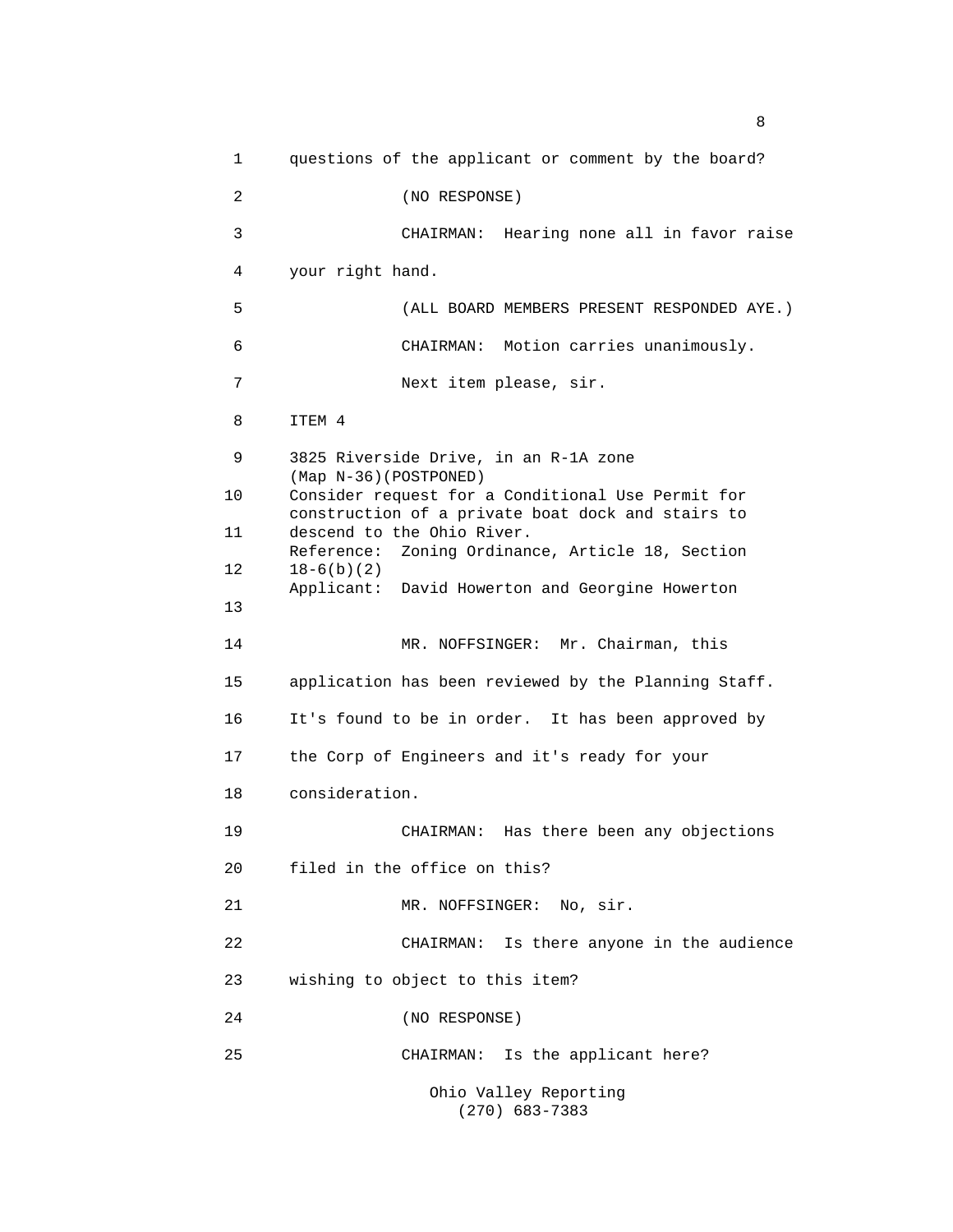| 1  | MR. HOWERTON: Yes.                                                                                              |  |  |
|----|-----------------------------------------------------------------------------------------------------------------|--|--|
| 2  | CHAIRMAN: Is there anything you want to                                                                         |  |  |
| 3  | add on this?                                                                                                    |  |  |
| 4  | MR. HOWERTON: No.                                                                                               |  |  |
| 5  | CHAIRMAN: Any board members have any                                                                            |  |  |
| 6  | question of the applicant?                                                                                      |  |  |
| 7  | (NO RESPONSE)                                                                                                   |  |  |
| 8  | CHAIRMAN: Hearing none the Chair will                                                                           |  |  |
| 9  | entertain a motion to dispose of the item.                                                                      |  |  |
| 10 | MR. PEDLEY: Mr. Chairman, hearing no                                                                            |  |  |
| 11 | opposition I make a motion for approval.                                                                        |  |  |
| 12 | CHAIRMAN: You've heard the motion.                                                                              |  |  |
| 13 | MR. WARREN: Second.                                                                                             |  |  |
| 14 | CHAIRMAN: Any other questions or comments                                                                       |  |  |
| 15 | by the board?                                                                                                   |  |  |
| 16 | (NO RESPONSE)                                                                                                   |  |  |
| 17 | CHAIRMAN: Hearing none all in favor raise                                                                       |  |  |
| 18 | your right hand.                                                                                                |  |  |
| 19 | (ALL BOARD MEMBERS PRESENT RESPONDED AYE.)                                                                      |  |  |
| 20 | CHAIRMAN: That's unanimous.                                                                                     |  |  |
| 21 | Next item, sir.                                                                                                 |  |  |
| 22 | ITEM 5                                                                                                          |  |  |
| 23 | 1416 West Second Street, in a B-4 zone (Map N-3)<br>Consider request for a Conditional Use Permit to            |  |  |
| 24 | operate a child day care facility serving a maximum of<br>40 children with hours of operation from 6:00 a.m. to |  |  |
| 25 | $6:00$ p.m.                                                                                                     |  |  |
|    |                                                                                                                 |  |  |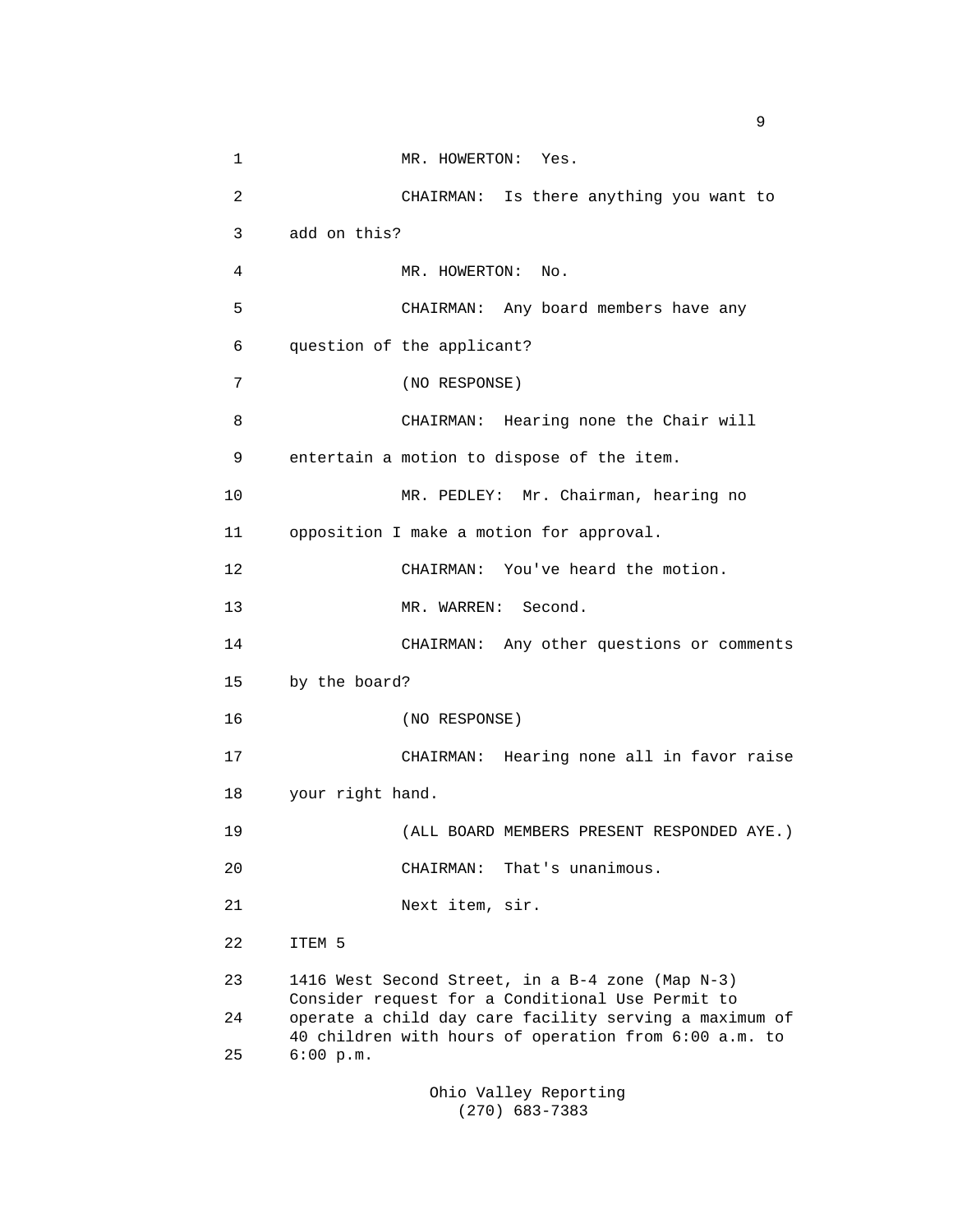1 Reference: Zoning Ordinance, Article 8, Section 8.2B3 Applicant: Lifeline Revival Center, Pastor Bob Eden, 2 Nicholas A. Pavlas 3 MR. NOFFSINGER: Mr. Chairman, this 4 application has been advertised for public hearing at 5 this time and all adjoining property owners have been 6 notified. The application has been reviewed by the 7 Planning Staff. It's found to be in order. 8 It's my understanding that this facility 9 will be operating within the existing church facility. 10 The applicant is proposing to pave all vehicular use 11 areas and screen in from the public rights of way. 12 Should this Conditional Use Permit be approved, it 13 should be approved with the condition that all 14 vehicular use areas be paved and screened for public 15 rights of way. 16 CHAIRMAN: Has there been any objections 17 in the office? 18 MR. NOFFSINGER: No, sir. 19 CHAIRMAN: Is anyone in the audience 20 wishing to speak in objection to this? 21 We'll take the applicant first. Will the 22 applicant come forward. 23 APPLICANT: I'm the applicant. 24 CHAIRMAN: Oh, I thought you were 25 objecting. Excuse me. Ohio Valley Reporting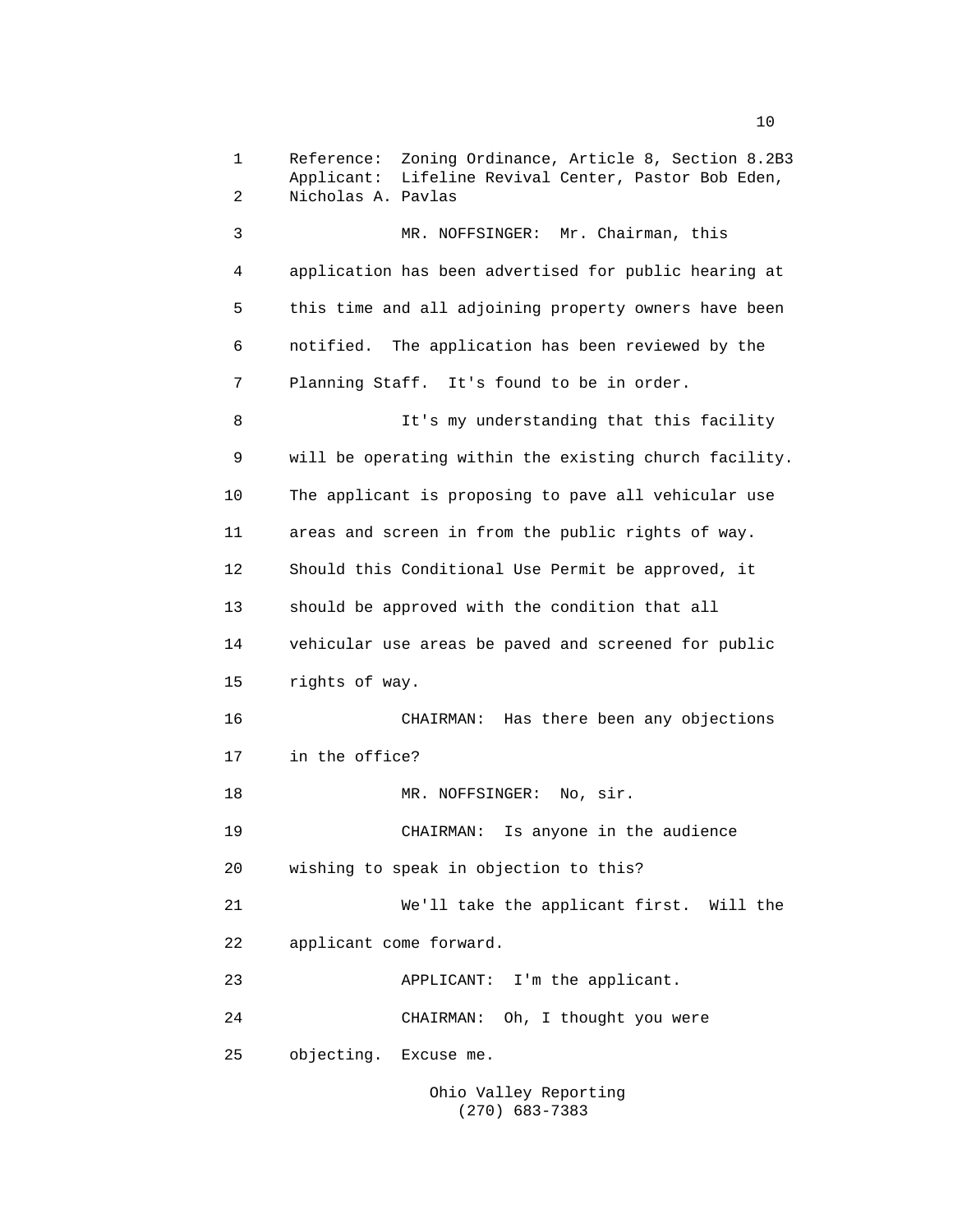| 1  | There's no objections?                            |  |  |  |
|----|---------------------------------------------------|--|--|--|
| 2  | (NO RESPONSE)                                     |  |  |  |
| 3  | CHAIRMAN: Any board member have any               |  |  |  |
| 4  | questions of the applicant?                       |  |  |  |
| 5  | (NO RESPONSE)                                     |  |  |  |
| 6  | CHAIRMAN: You understand the conditions           |  |  |  |
| 7  | that were set on by the Staff, correct?           |  |  |  |
| 8  | I heard them, but I didn't<br>APPLICANT:          |  |  |  |
| 9  | hear them real good.                              |  |  |  |
| 10 | CHAIRMAN: Would you state those again,            |  |  |  |
| 11 | please.                                           |  |  |  |
| 12 | MR. NOFFSINGER: Yes. All vehicular use            |  |  |  |
| 13 | areas shall be paved and screened from the public |  |  |  |
| 14 | right of way which would be West Second Street as |  |  |  |
| 15 | indicated on your proposed site plan.             |  |  |  |
| 16 | You agree to that?<br>CHAIRMAN:                   |  |  |  |
| 17 | APPLICANT: Got that.                              |  |  |  |
| 18 | CHAIRMAN: Any board members have any              |  |  |  |
| 19 | questions of the applicant?                       |  |  |  |
| 20 | (NO RESPONSE)                                     |  |  |  |
| 21 | CHAIRMAN: Hearing none the Chair will             |  |  |  |
| 22 | entertain a motion to dispose of the item.        |  |  |  |
| 23 | Hearing no objection I move to<br>MS. DIXON:      |  |  |  |
| 24 | approve the Conditional Use Permit.               |  |  |  |
| 25 | CHAIRMAN: Is there a second?                      |  |  |  |
|    | Ohio Valley Reporting<br>$(270)$ 683-7383         |  |  |  |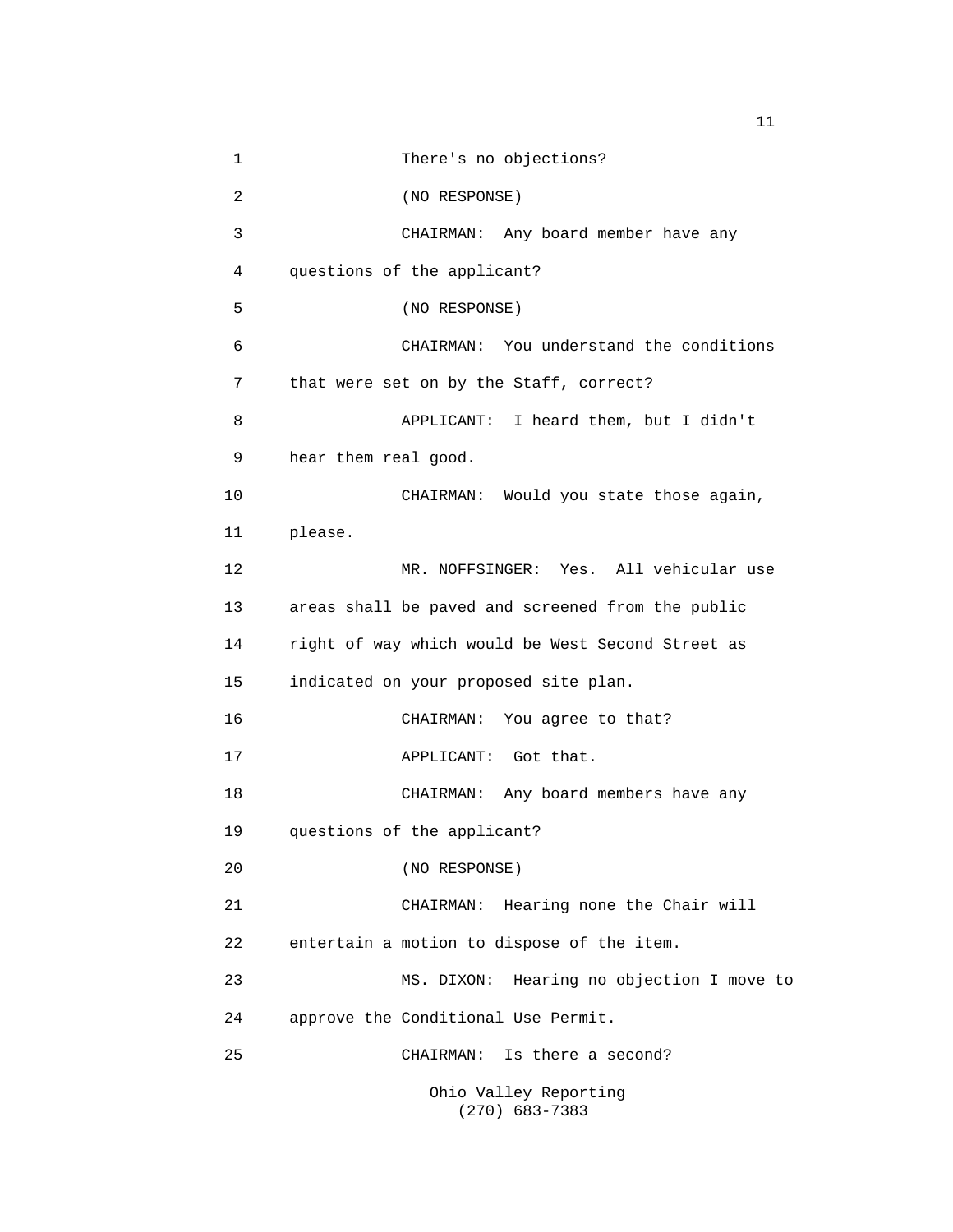| 1  | MS. MASON: Second.                                                                           |  |  |  |
|----|----------------------------------------------------------------------------------------------|--|--|--|
| 2  | CHAIRMAN: A motion has been made and a                                                       |  |  |  |
| 3  | second. Any other discussion or comments?                                                    |  |  |  |
| 4  | (NO RESPONSE)                                                                                |  |  |  |
| 5  | CHAIRMAN: Hearing none all in favor raise                                                    |  |  |  |
| 6  | your right hand if you approve.                                                              |  |  |  |
| 7  | (ALL BOARD MEMBERS PRESENT RESPONDED AYE.)                                                   |  |  |  |
| 8  | CHAIRMAN: Motion carries unanimously.                                                        |  |  |  |
| 9  | Next item, please.                                                                           |  |  |  |
| 10 | ITEM 6                                                                                       |  |  |  |
| 11 | 212, 218 West Eighth Street, in a proposed B-2 zone<br>$(Map N-4)$                           |  |  |  |
| 12 | Consider request for a Conditional Use Permit to<br>construct a dormitory.                   |  |  |  |
| 13 | Reference: Zoning Ordinance, Article 8, Section 8.2A7<br>Applicant: Brescia University, Inc. |  |  |  |
| 14 |                                                                                              |  |  |  |
| 15 | MR. NOFFSINGER: Mr. Chairman, this                                                           |  |  |  |
| 16 | application has been advertised for public hearing at                                        |  |  |  |
| 17 | this time and all adjoining property owners have been                                        |  |  |  |
| 18 | notified. The application has been reviewed by the                                           |  |  |  |
| 19 | Planning Staff. It's found to be in order. It is for                                         |  |  |  |
| 20 | a reconstruction of a dormitory. It's a 60 bed                                               |  |  |  |
| 21 | facility and it's ready for your consideration.                                              |  |  |  |
| 22 | CHAIRMAN: Has there been any objections                                                      |  |  |  |
| 23 | filed in the office on this?                                                                 |  |  |  |
| 24 | No, sir.<br>MR. NOFFSINGER:                                                                  |  |  |  |
| 25 | Is there anyone in the audience<br>CHAIRMAN:                                                 |  |  |  |
|    | Ohio Valley Reporting<br>$(270)$ 683-7383                                                    |  |  |  |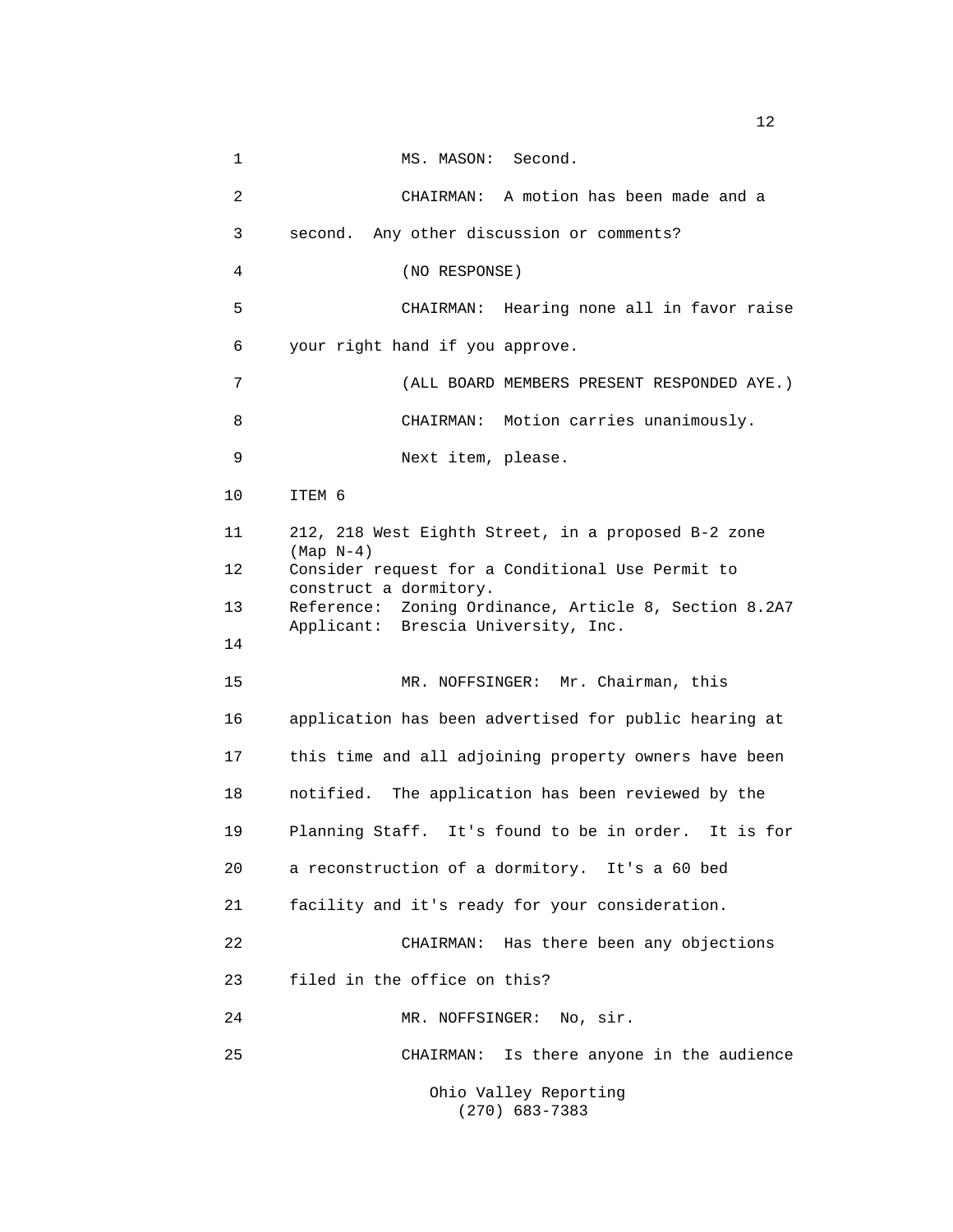1 wishing to object to this particular item? 2 (NO RESPONSE) 3 CHAIRMAN: Is the applicant here? 4 APPLICANT: Yes. 5 CHAIRMAN: Any board members have any 6 questions they need to ask the applicant or do you 7 have anything you want to add to it. 8 (NO RESPONSE) 9 CHAIRMAN: Hearing none the Chair will 10 entertain a motion to dispose of the item. 11 MR. WILLIAMS: Mr. Chairman, I make a 12 motion we approve this since there's no objection. 13 MS. DIXON: Second. 14 CHAIRMAN: We have a motion and a second 15 has been made. Any other questions or comments by the 16 board members or Staff? 17 (NO RESPONSE) 18 CHAIRMAN: Hearing none all in favor raise 19 your right hand. 20 (ALL BOARD MEMBERS PRESENT RESPONDED AYE.) 21 CHAIRMAN: Motion carries unanimously. 22 Next item, sir. 23 Related Item: 24 212 West Eighth Street, in a proposed B-2 zone (Map N-4) 25 Consider request for a Variance to reduce the 10 foot Ohio Valley Reporting

(270) 683-7383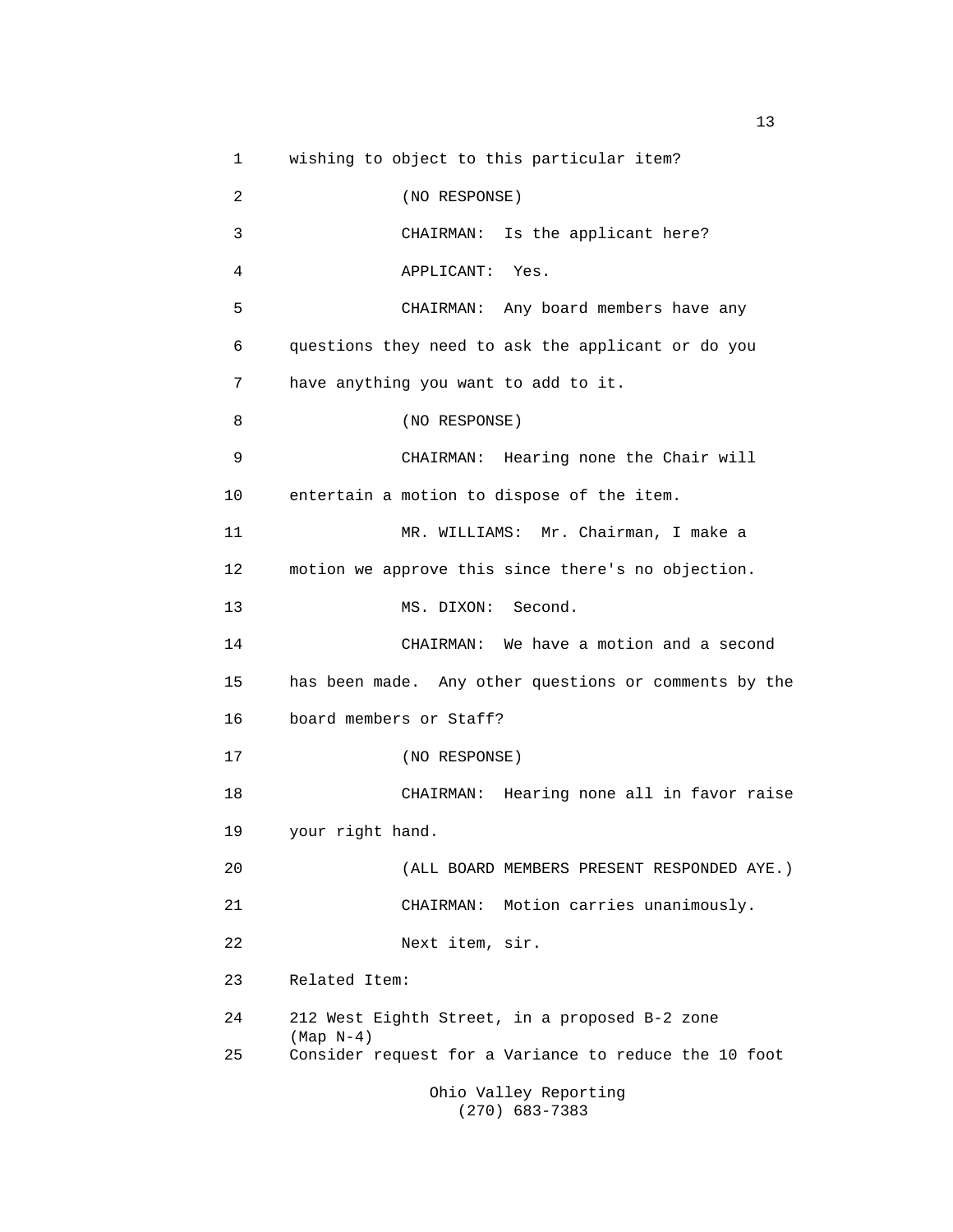1 wide landscape easement to 0 feet along the east property line and to reduce the 6 foot high required 2 element to 0 feet along the east property line. Reference: Zoning Ordinance, Article 17, Section 3 17.311, 17.3112 and 17.3114 Applicant: Brescia University 4 5 MR. NOFFSINGER: This application has been 6 advertised for public hearing at this time. All 7 adjoining property owners have been notified. The 8 application has been reviewed by the Planning Staff 9 and it's found to be in order. The applicant is 10 requesting this Variance because they own the 11 adjoining properties that would receive the benefit 12 from this buffer and they do not wish to receive that 13 benefit. If this Variance is approved, it needs to be 14 approved with findings. 15 CHAIRMAN: Is there any objections on this 16 filed in the office? 17 MR. NOFFSINGER: No, sir. 18 CHAIRMAN: Is there anyone in the audience 19 wishing to object? 20 (NO RESPONSE) 21 CHAIRMAN: Hearing none the Chair will 22 entertain a motion to dispose of the item? 23 MR. WARREN: Motion to grant the Variance 24 due to there are special circumstances that do not 25 generally apply to the land in the general vicinity or Ohio Valley Reporting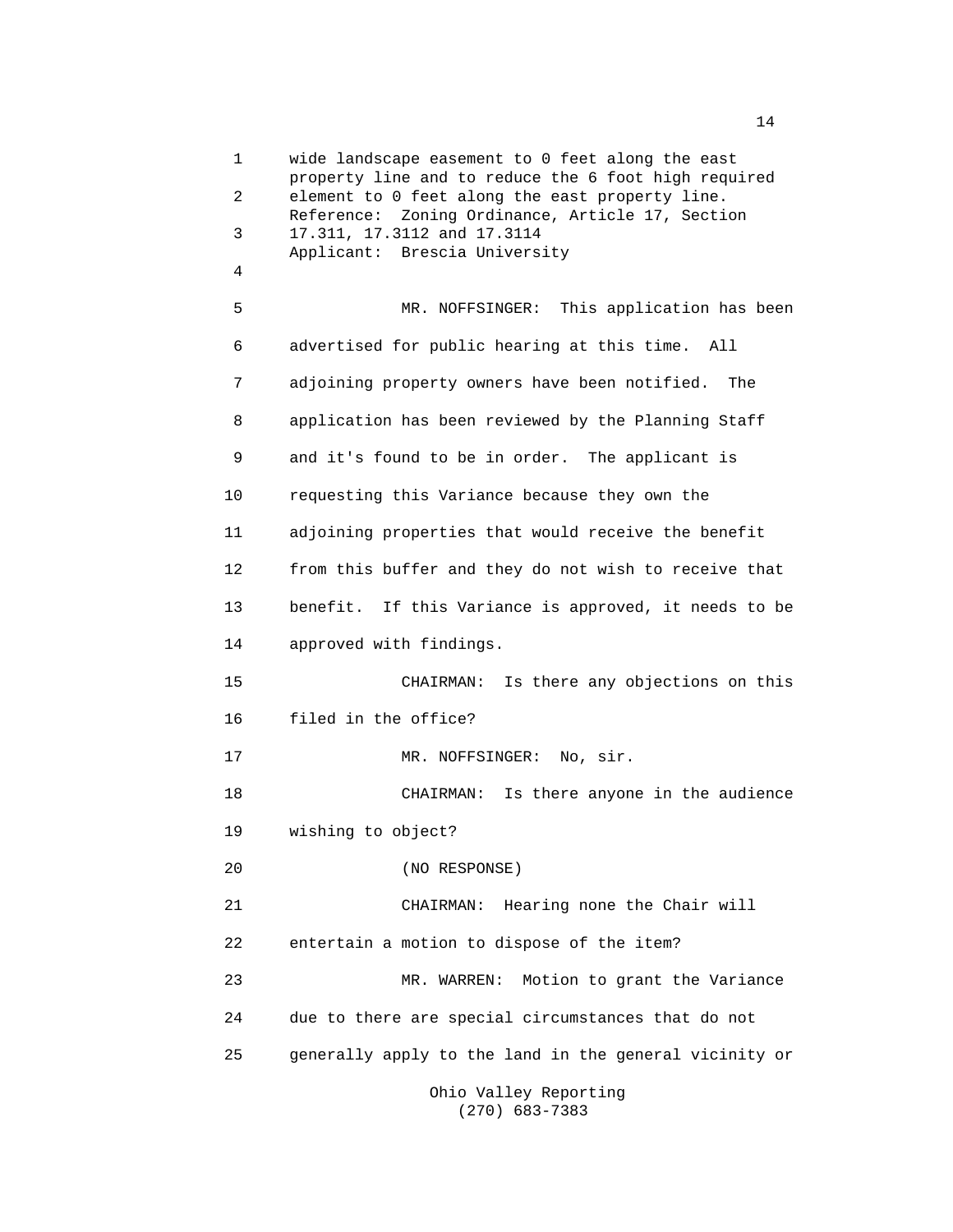1 the same zone; that it would create a hardship and 2 deprive the applicant of the reasonable use of the 3 land; that will not adversely affect the public 4 health, safety or welfare; will not alter the 5 essential character of the general vicinity; will not 6 cause a hardship or a nuisance to the public; and will 7 not allow an unreasonable circumvention of the 8 requirements of the zoning regulations. 9 CHAIRMAN: Is there a second to the 10 motion? 11 MR. MILLER: Second. 12 CHAIRMAN: A motion has been made and a 13 second. Any other questions or comments by the board 14 members? 15 (NO RESPONSE) 16 CHAIRMAN: Hearing none all in favor of 17 the motion raise your right hand. 18 (ALL BOARD MEMBERS PRESENT RESPONDED AYE.) 19 CHAIRMAN: Motion carries unanimously. 20 Next item, sir. 21 ----------------------------------------- 22 VARIANCES 23 ITEM 7 24 901 Crabtree Avenue, in a B-4 zone (Map N-10) Consider request for a Variance to reduce the required 25 roadway buffer from 30 feet to 20 feet. Ohio Valley Reporting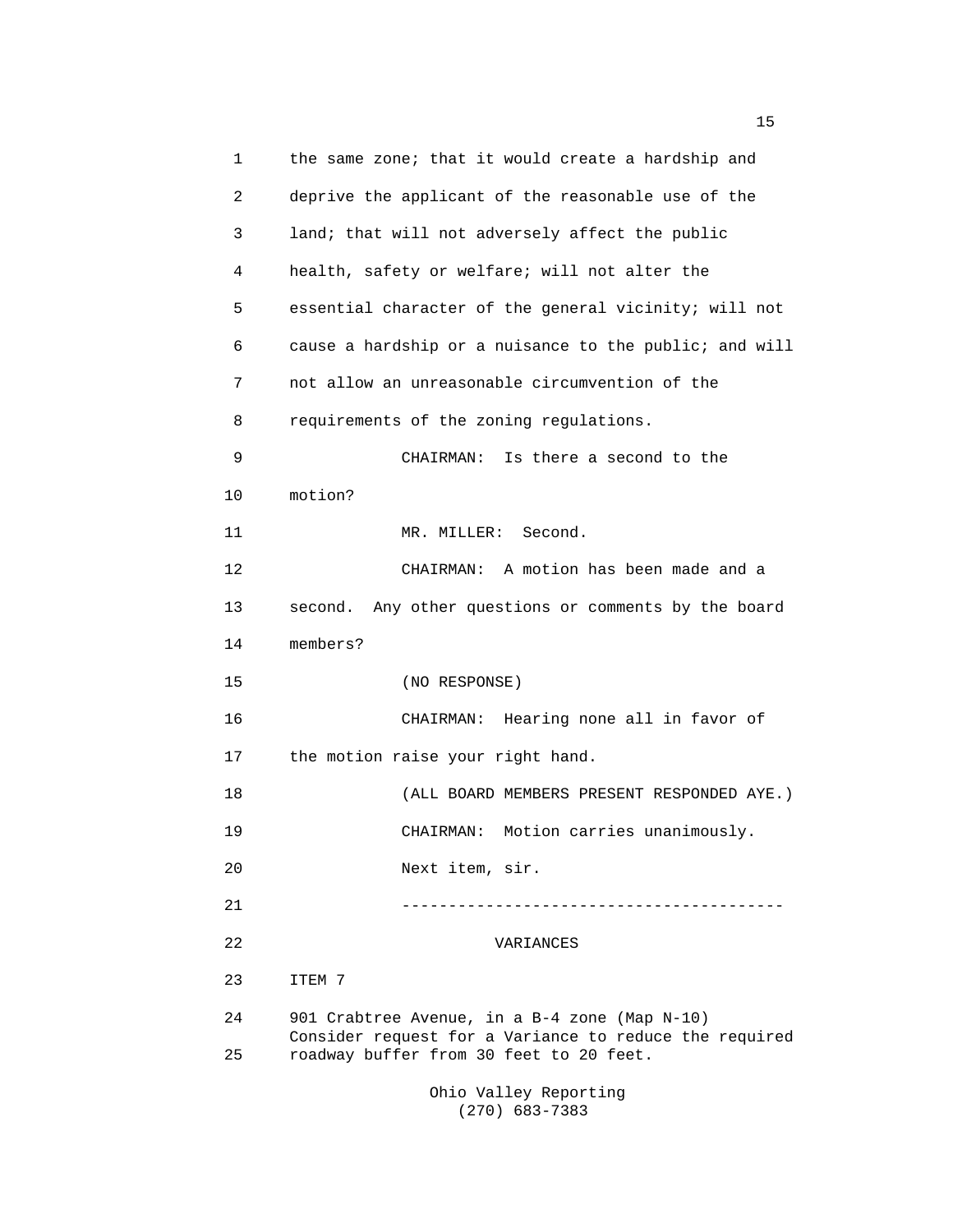1 Reference: Zoning Ordinance, Article 13, Section 13.622, 13.6221 2 Applicant: David L. Clark, D.J. Clark 3 MR. NOFFSINGER: Mr. Chairman, this 4 application has been advertised for public hearing at 5 this time. All adjoining property owners have been 6 notified. The application has been reviewed by the 7 Planning Staff and it's found to be in order and ready 8 for your consideration at this time. 9 CHAIRMAN: Has there been any objections 10 or comments filed in the office on this? 11 MR. NOFFSINGER: No, sir. 12 CHAIRMAN: Is there anyone wishing to 13 object on this particular item? 14 (NO RESPONSE) 15 CHAIRMAN: Any board members have any 16 questions or comments? 17 (NO RESPONSE) 18 CHAIRMAN: Do you have anything you want 19 to add, sir? Come to the microphone and be sworn in, 20 please. 21 MR. ELLIOTT: State your name, please. 22 MR. CLARK: David Clark. 23 (MR. DAVID CLARK SWORN BY ATTORNEY) 24 MR. CLARK: I can just explain to you more 25 of what I need it for if you need to.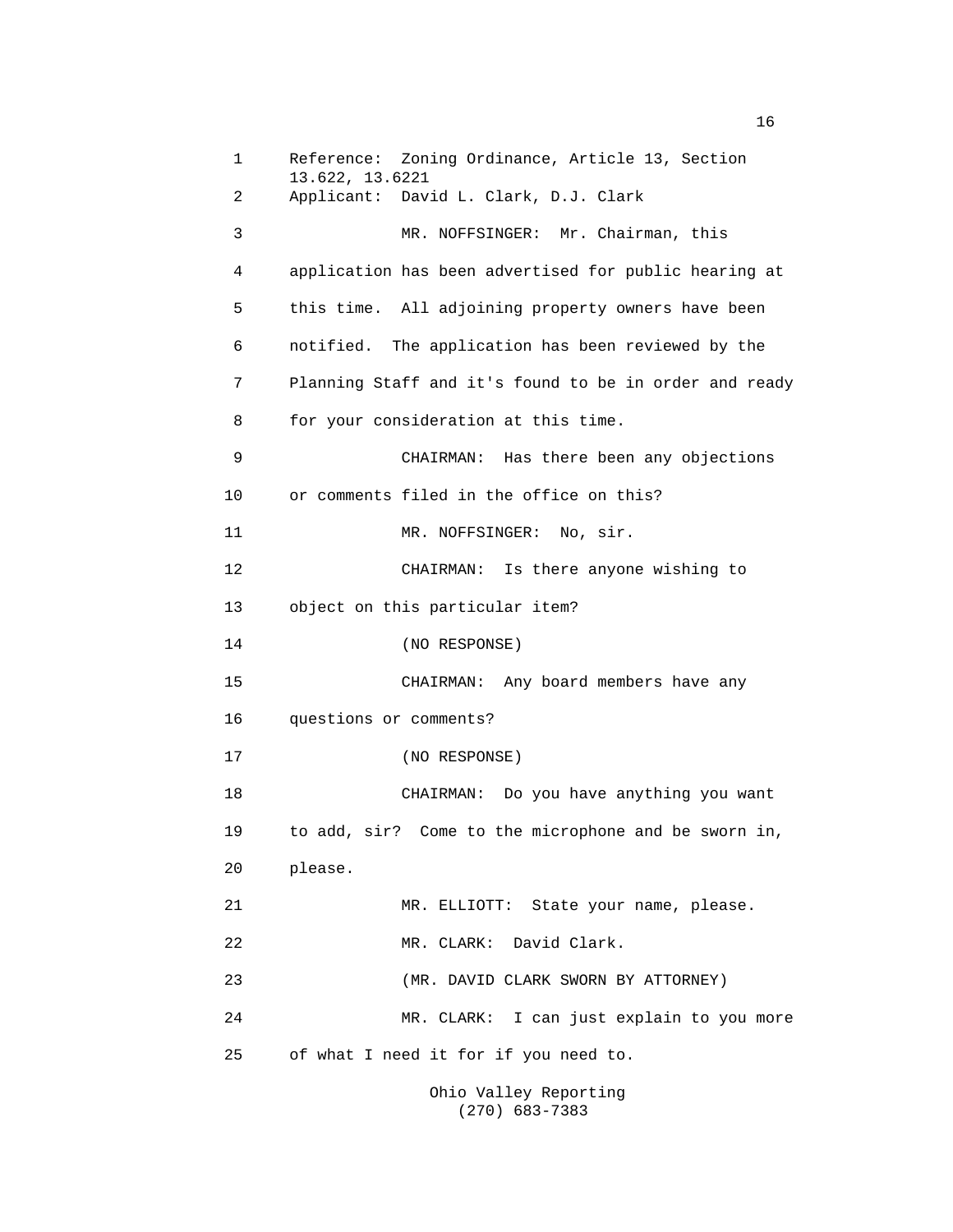1 What it is this piece of property it's so 2 narrow and to get the size of the building for the 3 size of the parking lot requirements I need this 4 10-foot to get my parking lot. Ten foot or close to 5 it is what I'm saying. It cuts us down so close on 6 the building size that we can't revise the building. 7 CHAIRMAN: Any board members have any 8 questions of the applicant? 9 (NO RESPONSE) 10 CHAIRMAN: Staff has a comment, please. 11 MR. NOFFSINGER: Yes. I'd just like to 12 add for the record to Mr. Clark that the right-of-way 13 along Crabtree Avenue is a 40-foot right-of-way. 14 Crabtree is classified as a major collector. 15 Typically on a major collector we have at least a 16 60-foot full right-of-way to handle the existing 17 roadway volume and the improvement as well as future 18 improvements to that roadway. With the 40 foot 19 right-of-way that only gives us a 20-foot half 20 right-of-way from the center line of the road to the 21 property line. The existing curb on Crabtree Avenue 22 is about three feet from the property line. This 23 roadway buffer is set in place so that as you're 24 developing vacant land, that your plans for 25 development could take into account future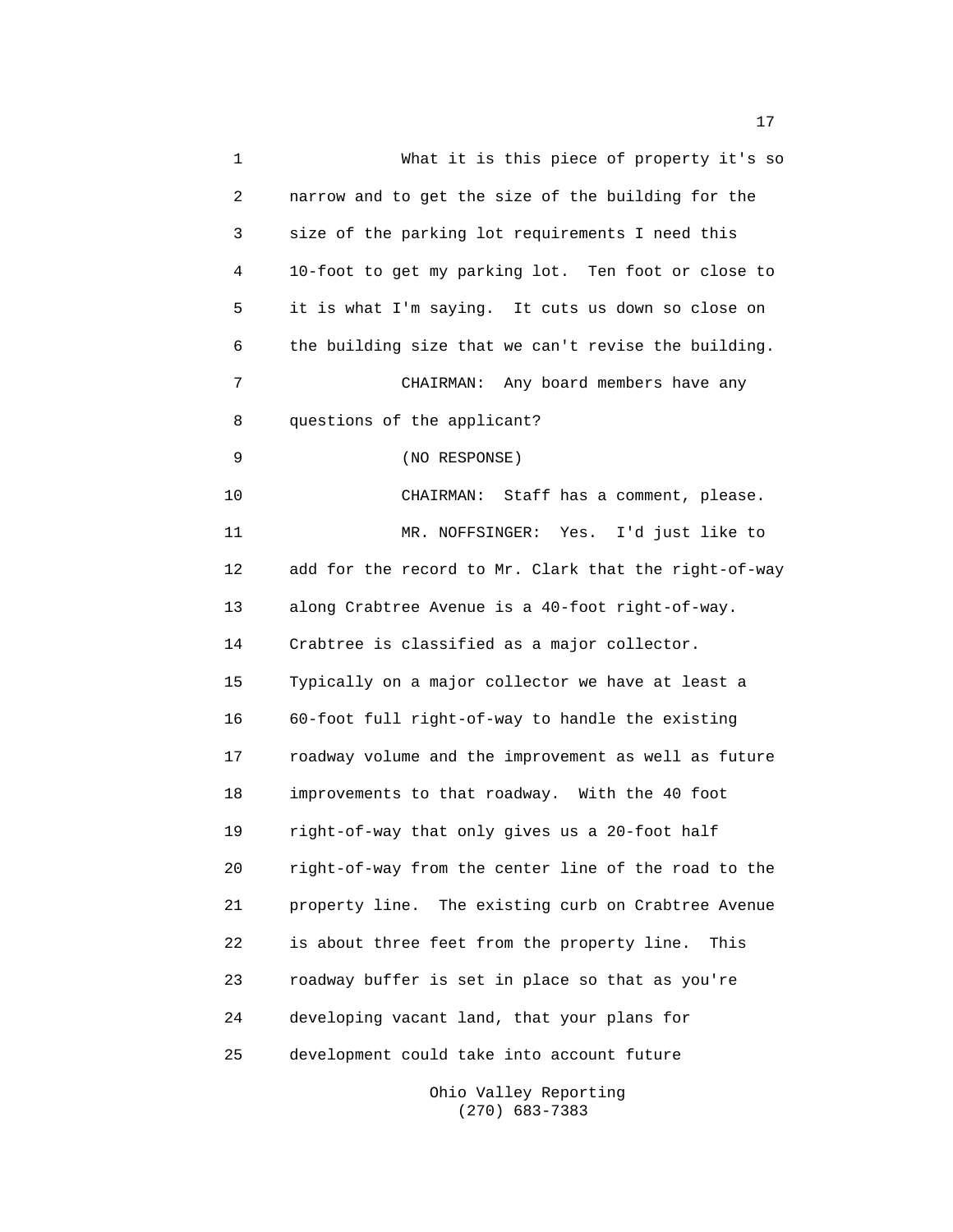1 improvements and necessary improvements to that 2 roadway not only to serve the motoring public, the 3 general public, but also the public that visits your 4 store. The roadway buffer is set up so that as you're 5 developing this property that your required 6 landscaping and parking is set back so that in the 7 future when and if that roadway is improved it can be 8 improved without affecting your development and 9 causing you a loss of your landscaping and a loss of 10 parking. So the roadway buffer encourages you to take 11 into account possible improvements down the road so 12 that you're not affected now.

13 The Planning Staff in review of this 14 application would recommend that the roadway buffer be 15 honored and that the variance not be granted. In 16 terms of required parking, there's adequate parking on 17 the site to meet the minimum and far exceed the 18 minimum parking requirements of the ordinance. 19 The Planning Staff feel that this 20 particular variance due to the existing right-of-way 21 of Crabtree Avenue and the future improvements that 22 are likely to come down the road so that it will not

24 granted because it will adversely affect the public 25 health, safety and welfare and it will allow an

23 affect your business and its operation that it not be

Ohio Valley Reporting (270) 683-7383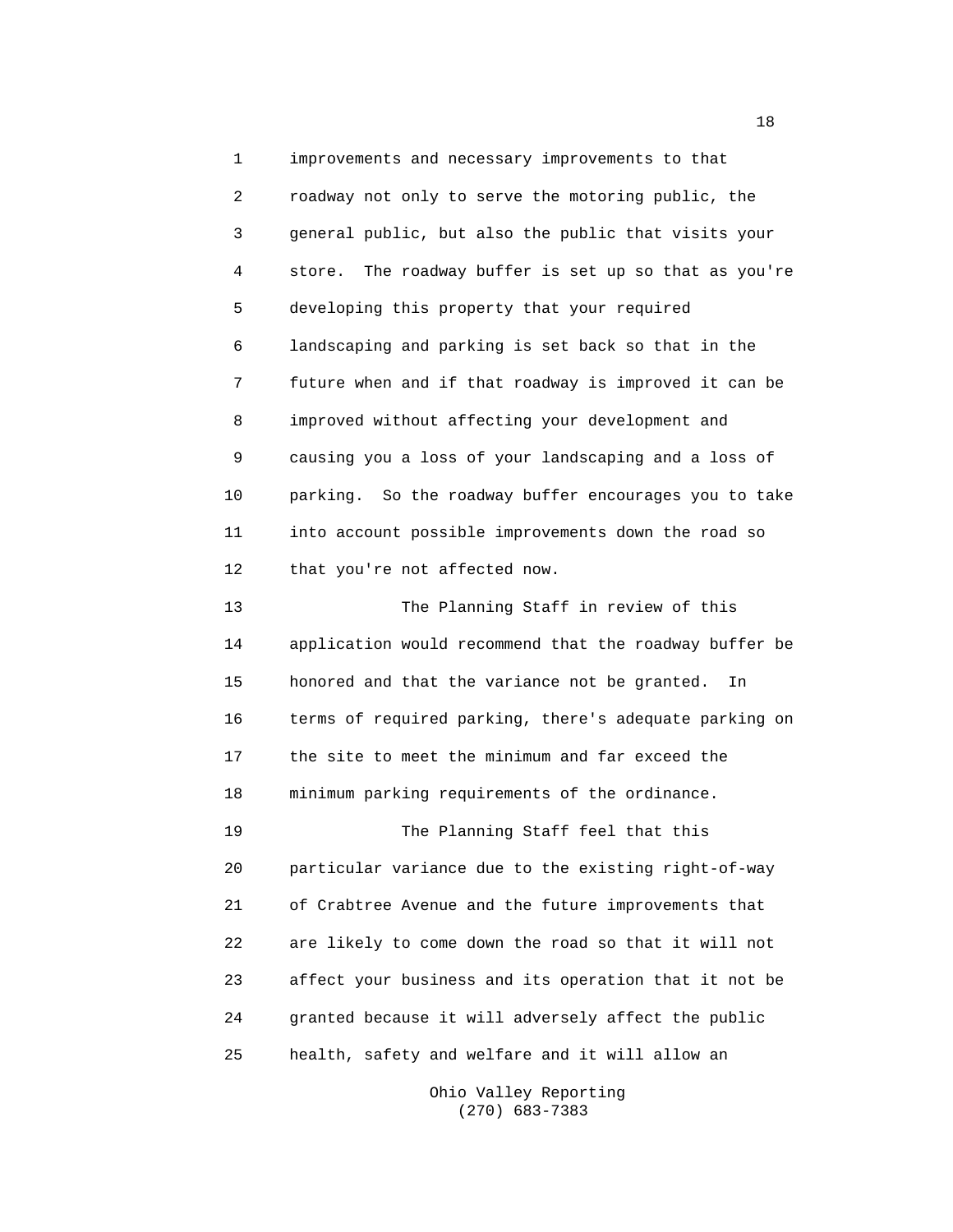1 unreasonable circumvention of the requirements of the 2 zoning regulations.

3 We've had properties that have recently 4 developed along Crabtree Avenue. Two of which I would 5 name near, they're both near the new Rite-Aid store. 6 The Rite-Aid store complied with the roadway buffer. 7 Across from the Rite-Aid store we just had a CPA 8 office go in on a vacant piece of property. The 9 roadway buffer for that property was met in the 10 development. We also had some improvements to an 11 existing lot across from Crabtree Avenue in that same 12 block of the CPA office that made improvements and 13 honored that roadway buffer. So as development has 14 occurred up and down Crabtree, the roadway buffer has 15 been developed. We realize there are existing 16 developments along Crabtree Avenue that do not meet 17 this buffer; however, those properties as they are 18 subject to development would be expected to address 19 that roadway buffer.

20 MR. CLARK: Right. I understand that. 21 MR. NOFFSINGER: Your property now is 22 undeveloped and we feel that it would be in the 23 public's best interest and the interest of this 24 business to continue operation in the future and not 25 be affected by improvements that the roadway buffer be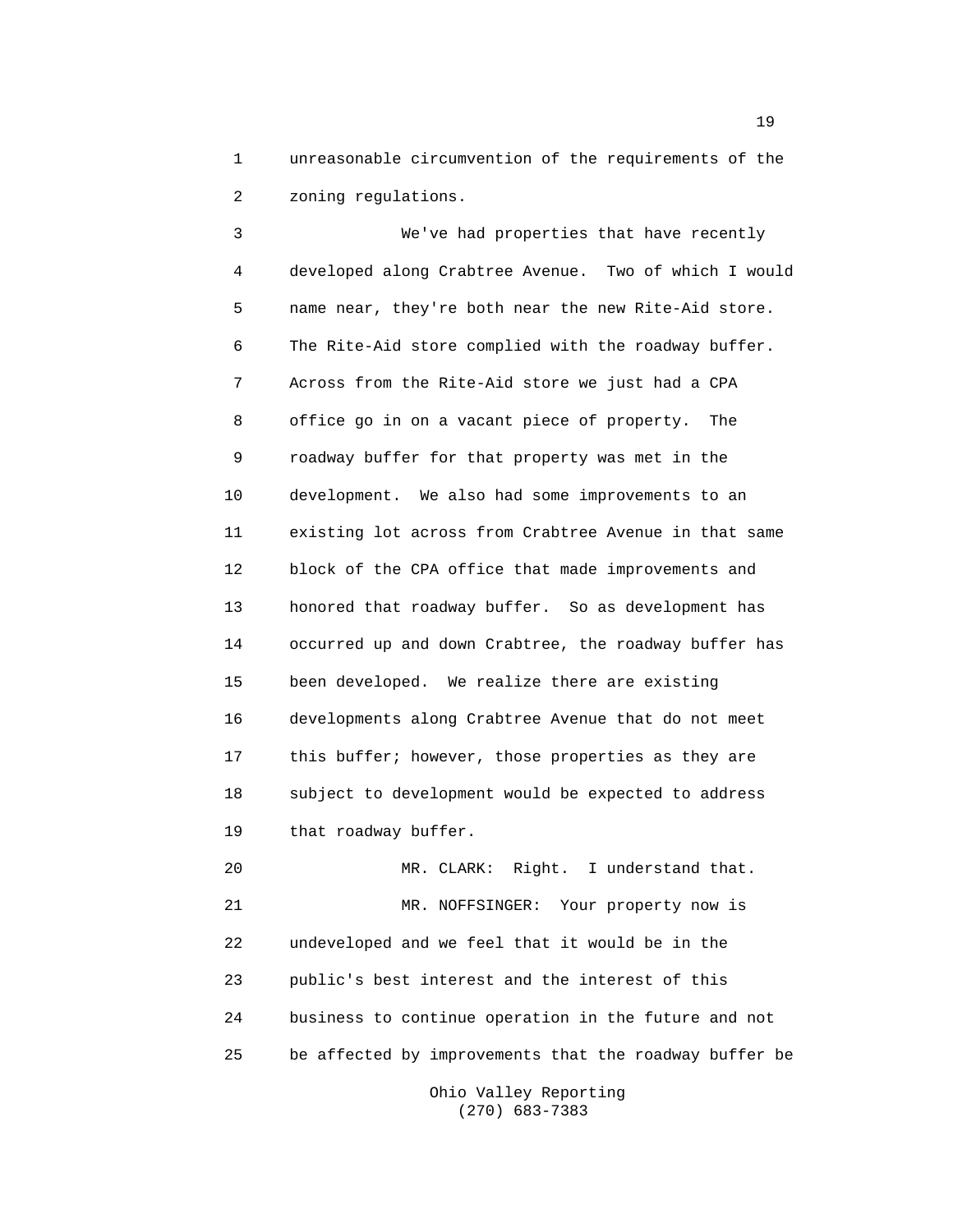1 honored.

2 MR. CLARK: Okay. 3 CHAIRMAN: Any board members have any 4 questions or comments? 5 (NO RESPONSE) 6 MR. PEDLEY: Mr. Chairman, are you ready 7 for a motion? 8 CHAIRMAN: Chair will entertain a motion. 9 MR. PEDLEY: I make a motion for denial 10 for the reasons there are no special circumstances 11 that do not generally apply to land in the general 12 vicinity or in the same zone, and it will adversely 13 affect the public health, safety or welfare; it will 14 allow an unreasonable circumvention of the 15 requirements of the zoning regulations. 16 CHAIRMAN: You've heard the motion. 17 MS. DIXON: Second. 18 CHAIRMAN: A motion has been made and a 19 second. Any other comments or questions from the 20 board? 21 (NO RESPONSE) 22 CHAIRMAN: Hearing none all in favor of 23 the motion raise your right hand. 24 (ALL BOARD MEMBERS PRESENT RESPONDED AYE.) 25 CHAIRMAN: Motion carries unanimously. Ohio Valley Reporting (270) 683-7383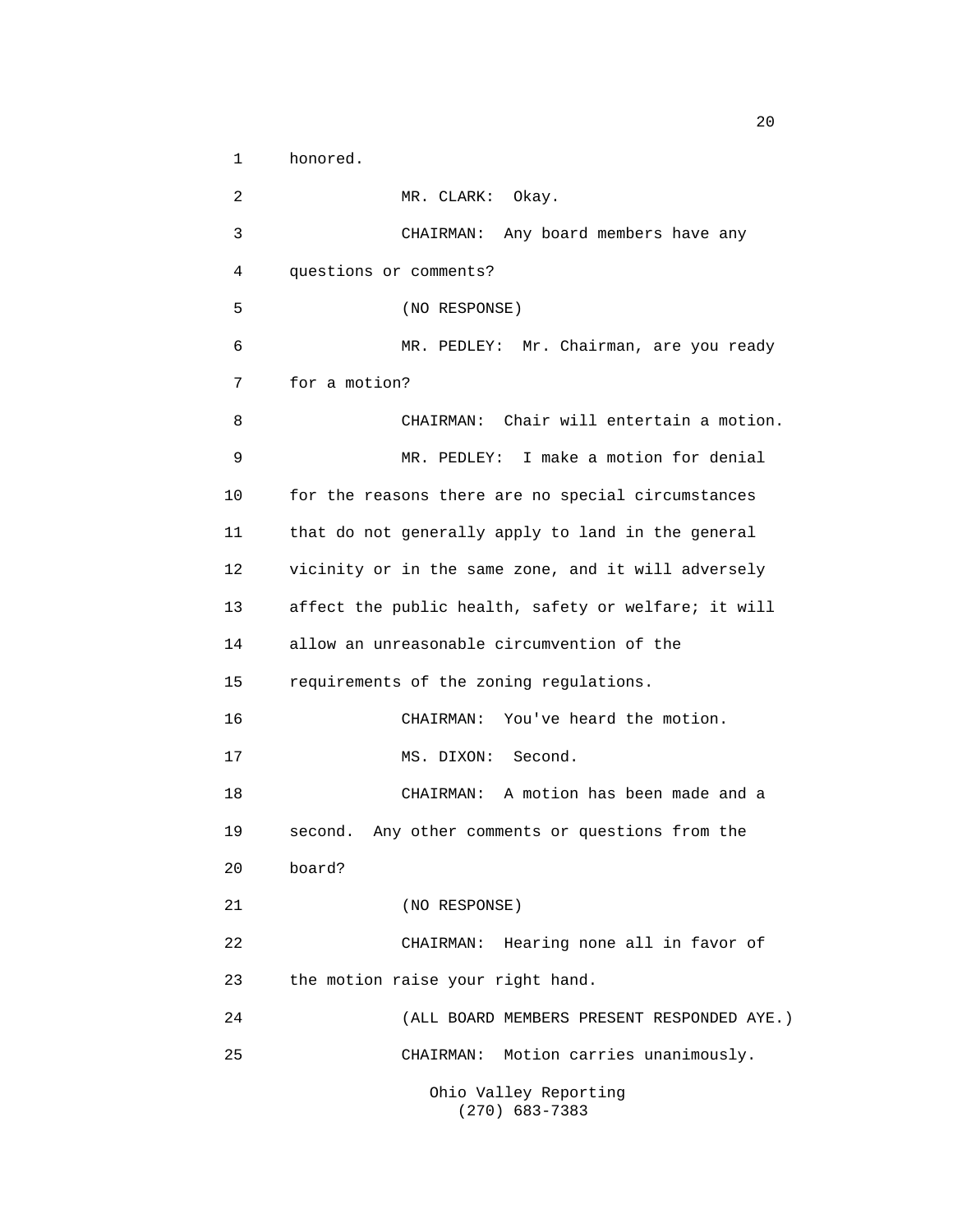1 Motion is denied. 2 Next item, sir. 3 ITEM 8 4 3515, 3525 Frederica Street, in a B-4 zone (Map N-24) Consider request for a Variance to reduce the required 5 roadway buffer from 60 feet to 50 feet. Reference: Zoning Ordinance, Article 13, Section 6 13.622, 13.6221 Applicant: Massie-Clark Development Company 7 8 MR. NOFFSINGER: Mr. Chairman, this 9 application has been reviewed by the Planning Staff. 10 It's found to be in order. All adjoining property 11 owners have been notified and it has been advertised 12 for public hearing at this time. 13 This particular property, a portion of it, 14 has already been developed. It has been developed in 15 such a manner that the 60-foot roadway buffer was not 16 honored, it was not in affect at that time. In fact, 17 there was a 50-foot roadway buffer that was in affect 18 and I think the variance has been granted within this 19 particular area to allow the required landscaping 20 materials and that roadway buffer be reduced from 21 50-feet down to 45-feet. 22 Back just a few years ago the roadway 23 buffer was increased from 50-feet to 60-feet. Since a 24 portion of this property has already been developed 25 and with what's been approved within that particular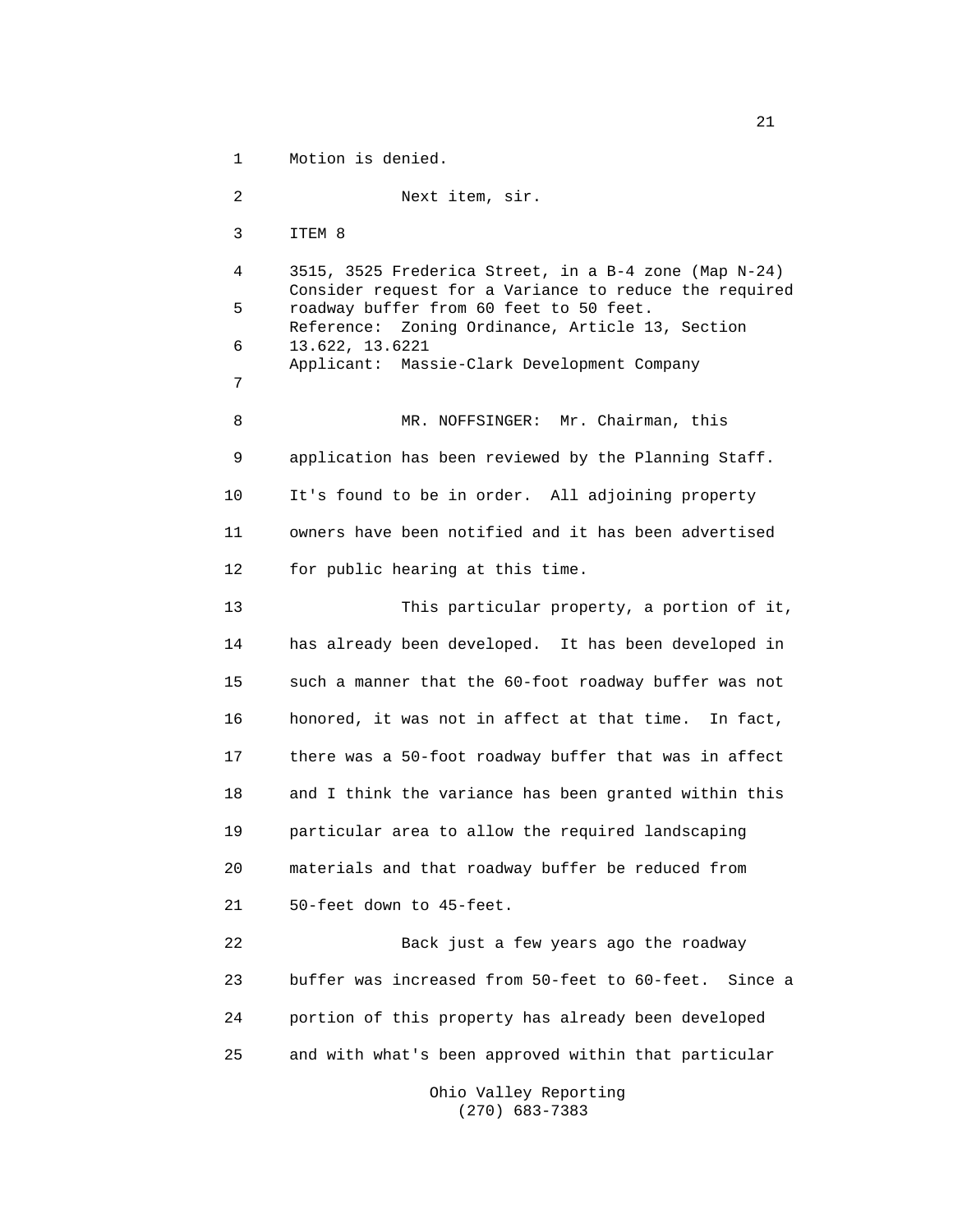1 area, Staff would recommend approval of the variance 2 and remind the board that if it is approved that you 3 attach findings to that approval. 4 CHAIRMAN: Has there been any objections 5 filed in the office? 6 MR. NOFFSINGER: No, sir. 7 CHAIRMAN: Is anyone in the audience 8 wishing to object? 9 (NO RESPONSE) 10 CHAIRMAN: Hearing none, does the 11 applicant have any comments you want to add? 12 APPLICANT: Available for any questions. 13 CHAIRMAN: Any board member have any 14 questions of the applicant? 15 (NO RESPONSE) 16 CHAIRMAN: Chair will entertain a motion. 17 MR. WARREN: Motion to grant the variance 18 due that there are special circumstances that do not 19 generally apply to the land in the general vicinity or 20 in the same zone; that there are hardships; that it 21 will not adversely affect the public health, safety or 22 welfare; it will not alter the essential character of 23 the general vicinity; it will not alter the essential 24 character of the general vicinity; it will not cause a 25 hazard or a nuisance to the public; and will not allow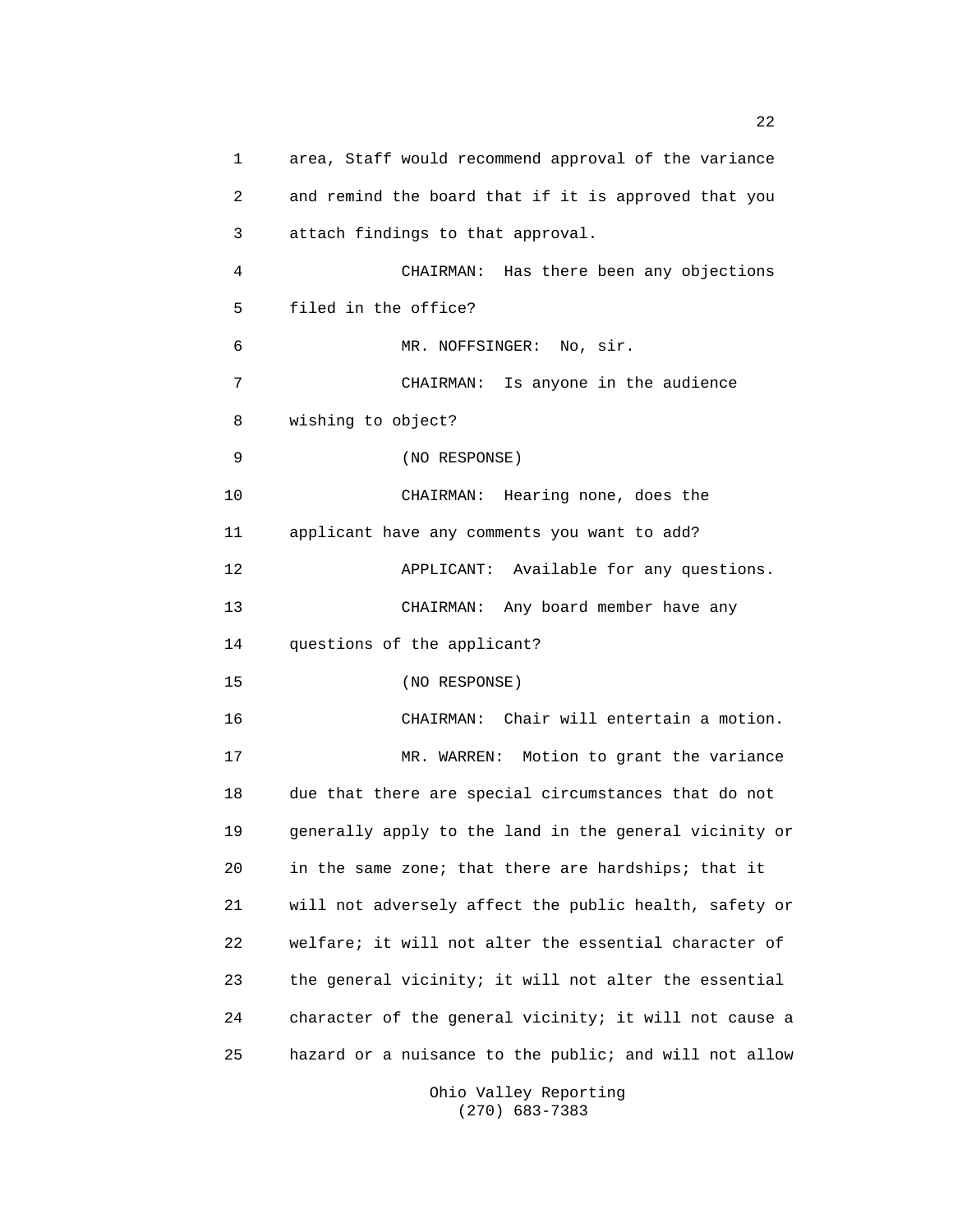1 an unreasonable circumvention of the requirements of 2 the zoning regulations. 3 CHAIRMAN: You've heard the motion. Is 4 there a second? 5 MR. MILLER: Second. 6 CHAIRMAN: A second has been made. Any 7 other questions or comments from the board or Staff? 8 (NO RESPONSE) 9 CHAIRMAN: Hearing none all in favor of 10 the item raise your right hand. 11 (ALL BOARD MEMBERS PRESENT RESPONDED AYE.) 12 CHAIRMAN: Motion carries. 13 Next item, sir. 14 ITEM 9 15 142 Goldfinch Drive, in an R-1C zone (Map N-82) Consider request for a Variance to reduce the street 16 yard setback from 25 feet to 15 feet along the undeveloped street. 17 Reference: Zoning Ordinance, Article 8, Section 8.5.7(c) 18 Applicant: Robert J. Wimsatt, Wimsatt Development Co. 19 MR. NOFFSINGER: Mr. Chairman, this 20 application has been advertised for public hearing at 21 this time. All adjoining property owners have been 22 notified. The application has been reviewed and found 23 to be in order. This particular property was 24 preliminary platted back around 1985 and on that 25 preliminary plat it was approved with a 15-foot Ohio Valley Reporting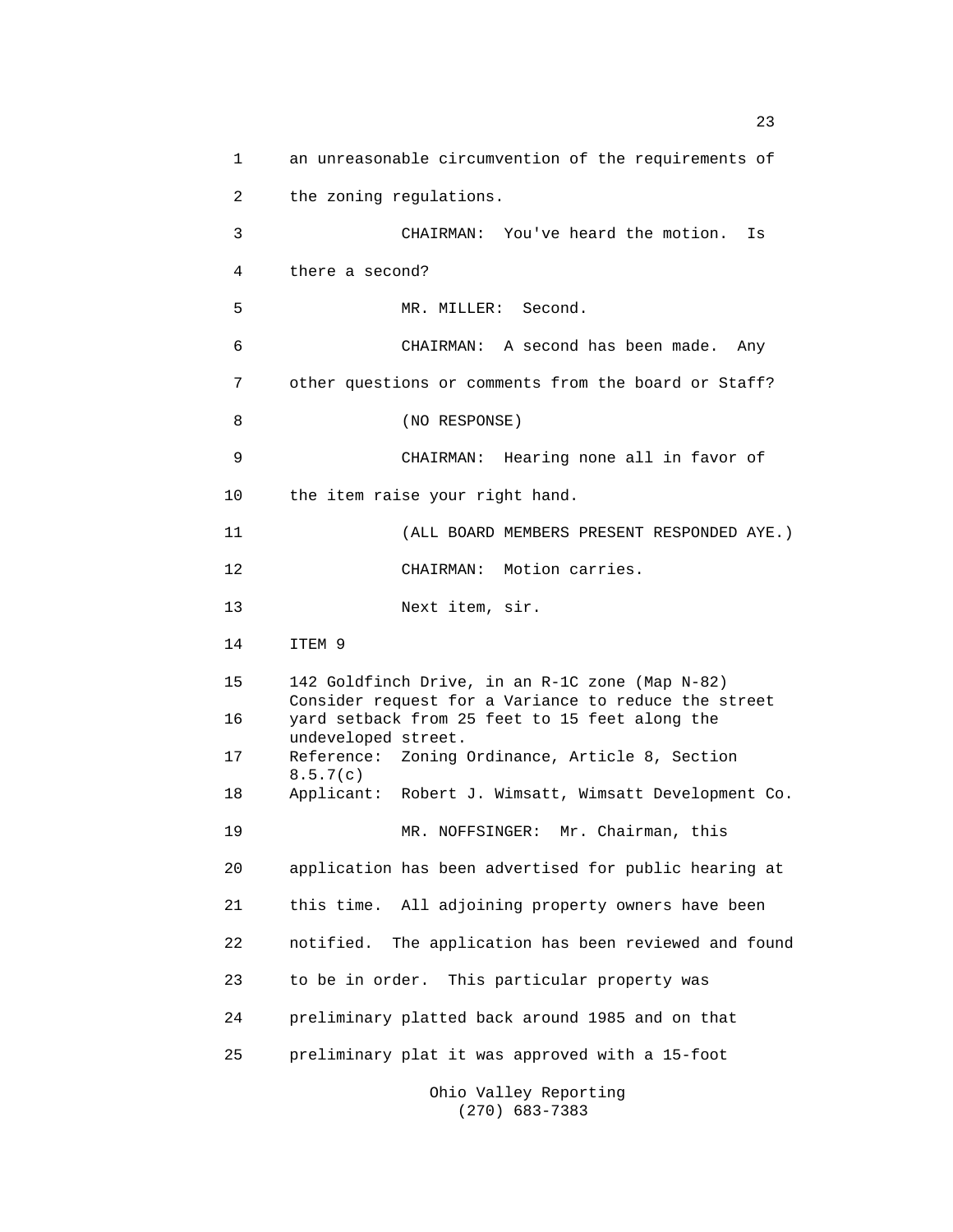1 building setback off of this undeveloped street. When 2 the final plat came in back just a year or two ago I 3 believe in '98, it was platted with a 25-foot setback 4 along this particular street. It was platted that way 5 because that's what the zoning ordinance would have 6 required; however, the property across this 7 undeveloped street from the subject property was 8 platted with a 15-foot setback and the building wall, 9 as I understand, is at that building setback line. So 10 with what has occurred on the history of this property 11 and developed within the area, Staff would recommend 12 approval and remind the board to attach findings to 13 any recommendation. 14 CHAIRMAN: Has there been any objections 15 filed in the office on this? 16 MR. NOFFSINGER: No, sir. 17 CHAIRMAN: Anyone in the audience wishing 18 to object? 19 (NO RESPONSE) 20 CHAIRMAN: Board members have any 21 questions of the applicant? 22 (NO RESPONSE) 23 CHAIRMAN: Does the applicant have 24 anything they want to add to it? 25 MR. WIMSATT: No comment, Mr. Chairman. Ohio Valley Reporting (270) 683-7383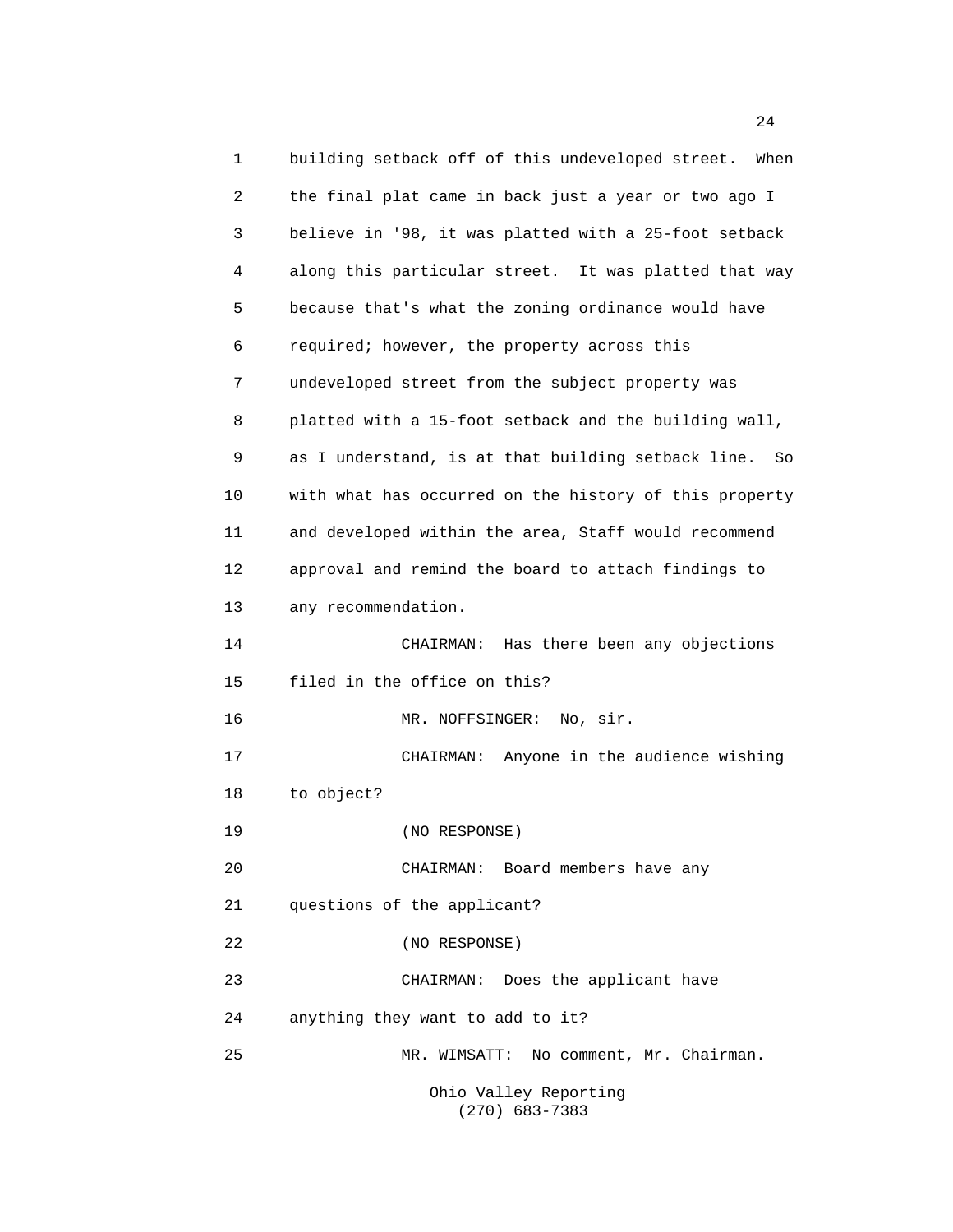1 CHAIRMAN: Hearing none the chair will 2 entertain a motion to dispose of the item? 3 MR. PEDLEY: Mr. Chairman, I make a motion 4 for approval for reason it will not adversely affect 5 the public health, safety or welfare; it will not 6 alter the essential character of the general vicinity; 7 will not cause a hazard or a nuisance to the public; 8 will not allow an unreasonable circumvention of the 9 requirements of the zoning regulations. 10 CHAIRMAN: Is there a second to that 11 motion. 12 MS. MASON: Second. 13 CHAIRMAN: A motion has been made and a 14 second. Any board member have any comments or other 15 questions? 16 (NO RESPONSE) 17 CHAIRMAN: You understand the conditions 18 that were put on it? 19 MR. WIMSATT: I'm not aware of the 20 conditions, Mr. Chairman. I'm sorry. 21 CHAIRMAN: Well, the requirements. Excuse 22 me. There wasn't any. I'm sorry. 23 All in favor of the motion raise your 24 right hand. 25 (ALL BOARD MEMBERS PRESENT RESPONDED AYE.) Ohio Valley Reporting (270) 683-7383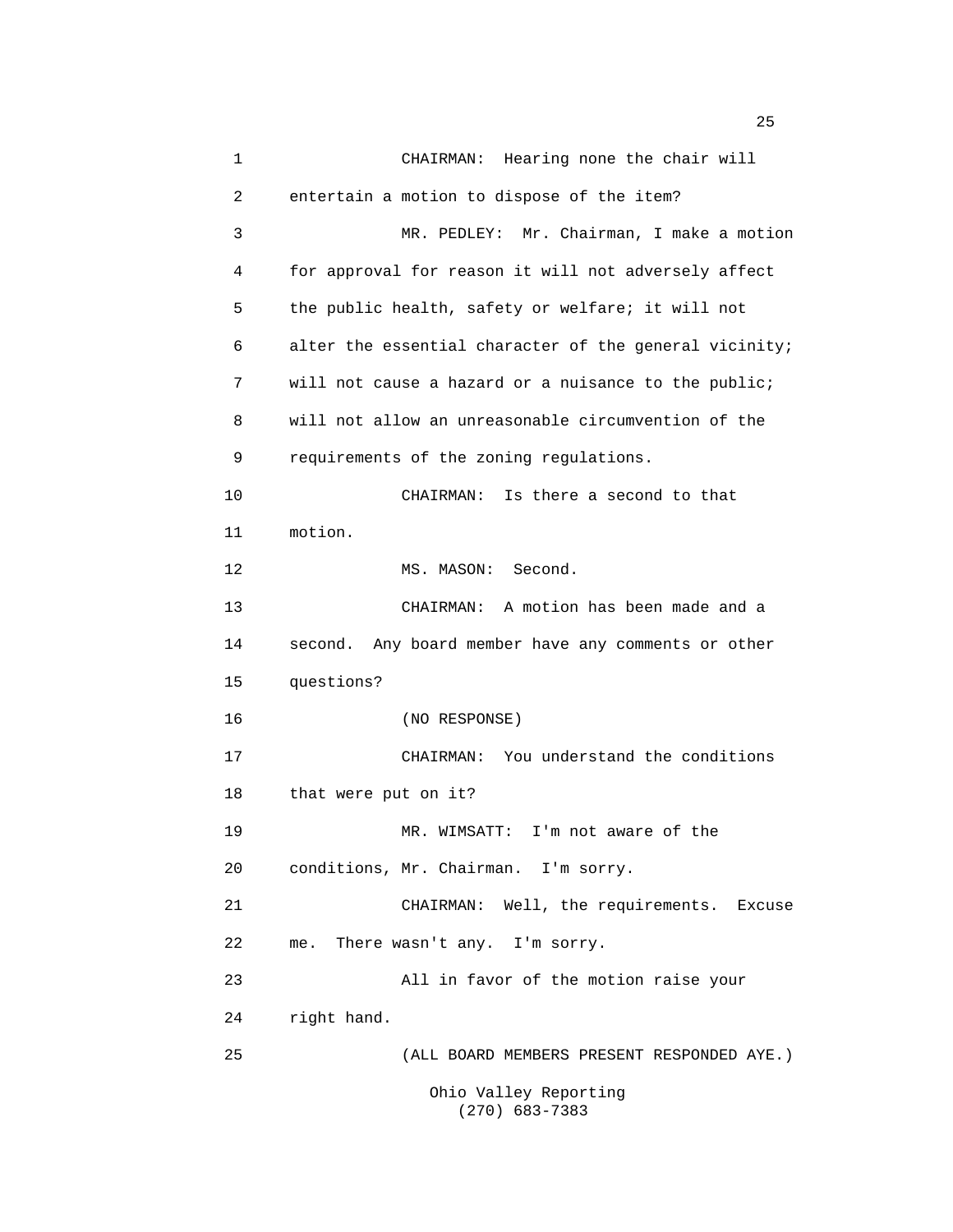| $\mathbf 1$      |        | CHAIRMAN: Motion carries unanimously.      |
|------------------|--------|--------------------------------------------|
| $\sqrt{2}$       |        | One last motion.                           |
| $\mathbf{3}$     |        | MR. WARREN: Motion to adjourn.             |
| $\overline{4}$   |        | CHAIRMAN: You've heard the motion.         |
| 5                |        | MS. DIXON: Second.                         |
| $\epsilon$       |        | CHAIRMAN: All in favor raise your right    |
| $\boldsymbol{7}$ | right. |                                            |
| $\,8\,$          |        | (ALL BOARD MEMBERS PRESENT RESPONDED AYE.) |
| $\mathsf 9$      |        | CHAIRMAN: Meeting is adjourned.            |
| $10$             |        |                                            |
| 11               |        |                                            |
| $12$             |        |                                            |
| 13               |        |                                            |
| 14               |        |                                            |
| 15               |        |                                            |
| 16               |        |                                            |
| $17$             |        |                                            |
| $18\,$           |        |                                            |
| 19               |        |                                            |
| 20               |        |                                            |
| 21               |        |                                            |
| 22               |        |                                            |
| 23               |        |                                            |
| 24               |        |                                            |
| 25               |        |                                            |
|                  |        | Ohio Valley Reporting                      |